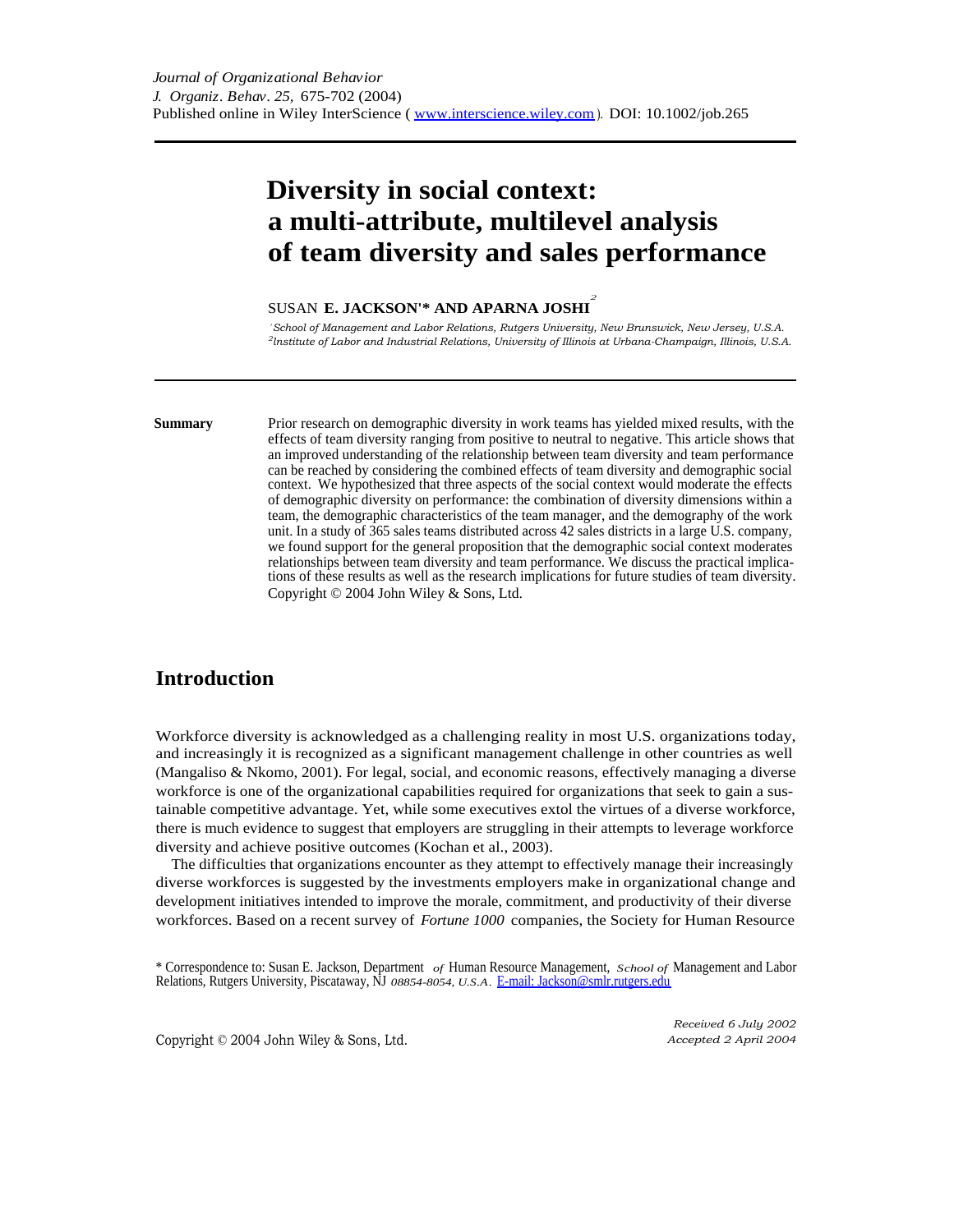Management estimated that 955 per cent of large U.S. companies have implemented diversity initiatives to address racial and gender diversity (Grensing-Pophal, 2002). Despite these efforts, as the workforce has become increasingly diverse, employees' complaints and legal claims alleging unfair discrimination and harassment at work have steadily increased. The total social and economic costs of poorly managed workforce diversity are difficult to estimate. Nevertheless, it appears that the trend within the United States is that these costs are accelerating at a rapid pace. Monetary awards won by the Equal Employment Opportunity Commission are one indicator of the costs associated with poorly managed workforce diversity. In the year 2000, the total value of such awards was approximately \$300 million, which represented a threefold increase from a decade earlier. When complaints of unfair treatment go to trial and the evidence becomes public, it often becomes apparent that many profitable and otherwise effective organizations struggle with creating work environments that allow employers to reap the potential benefits of workforce diversity.

Like employers, management; researchers have struggled during the past two decades to improve their understanding of how workforce diversity influences organizations, work teams, and individual employees. Numerous empirical studies seem to confirm what employers already know: namely, that the potential benefits of workforce diversity do not accrue automatically. Some studies have found that various forms of diversity are associated with greater innovation, improved strategic decision-making, and organizational performance. Other research shows that various types of team and organizational diversity sometimes increase conflict, reduce social cohesion, and increase turnover (for comprehensive reviews, see Jackson, Joshi, & Erhardt, 2003; Milliken & Martins, 1996; Webber & Donahue, 2001; Williams & O'Reilly, 1998). Apparently, hiring a diverse workforce does not guarantee organizational effectiveness.

Observers and critics of research relating diversity to team and organizational outcomes have suggested various reasons for the inconsistent and seemingly contradictory findings. One category of explanations for inconsistent findings emphasizes methodological issues, such as the statistical indicators used to assess diversity (e.g., Bedeian & Mossholder, 2000). While statistical issues are worthy of continued discussion, it is not clear that differences in statistical approaches account for the finding' that diversity has been associated with both positive and negative outcomes. Another issue raised by some observers is that researchers often measure only demographic diversity and fail to assess individual differences in the personal identities, personality, skills, and cognitions of team members. Some theorists assume that such individual differences are the key explanatory constructs for relationships that might be found between demographic diversity and team outcomes. Such criticisms may have some merit, but they are less relevant to the extent that diversity's consequences can be explained by inter-group relations that play out at higherlevels of analysis within organizations and society. For example, it is well known' that in-group and out-group biases occur even when `group' labels are essentially meaningless (e.g., the `blues' and `greens' or the `Xs' and '0s') and membership in an `identity' group is determined by random assignment (Brewer, 1979).

In their continuing attempts to understand' the complex pattern of findings regarding how diversity influences organizations, some researchers have begun to examine the embedding context. In this line of research, organizational contexts are viewed as possible moderating influences that partially determine whether diversity is likely to be associated' with positive or negative consequences. For example, in a study of financial services firms,' Richard (2000) found that the racial diversity of workforces was associated with higher productivity in firms pursuing a growth strategy but it was associated with lower productivity in firms pursuing a downsizing strategy. For teams, the nature of the task moderates the effects of diversity on performance; diversity is often beneficial for tasks that require creative problem solving but it can interfere with performance' on routine tasks (Jackson, 1992; see also Pelled, Eisenhardt, & Xin, 1999). Other contextual factors that may moderate the effects of diversity include the organizational culture (Brickson, 2000; Ely & Thomas, 2001; Cox, 1993), team decision-making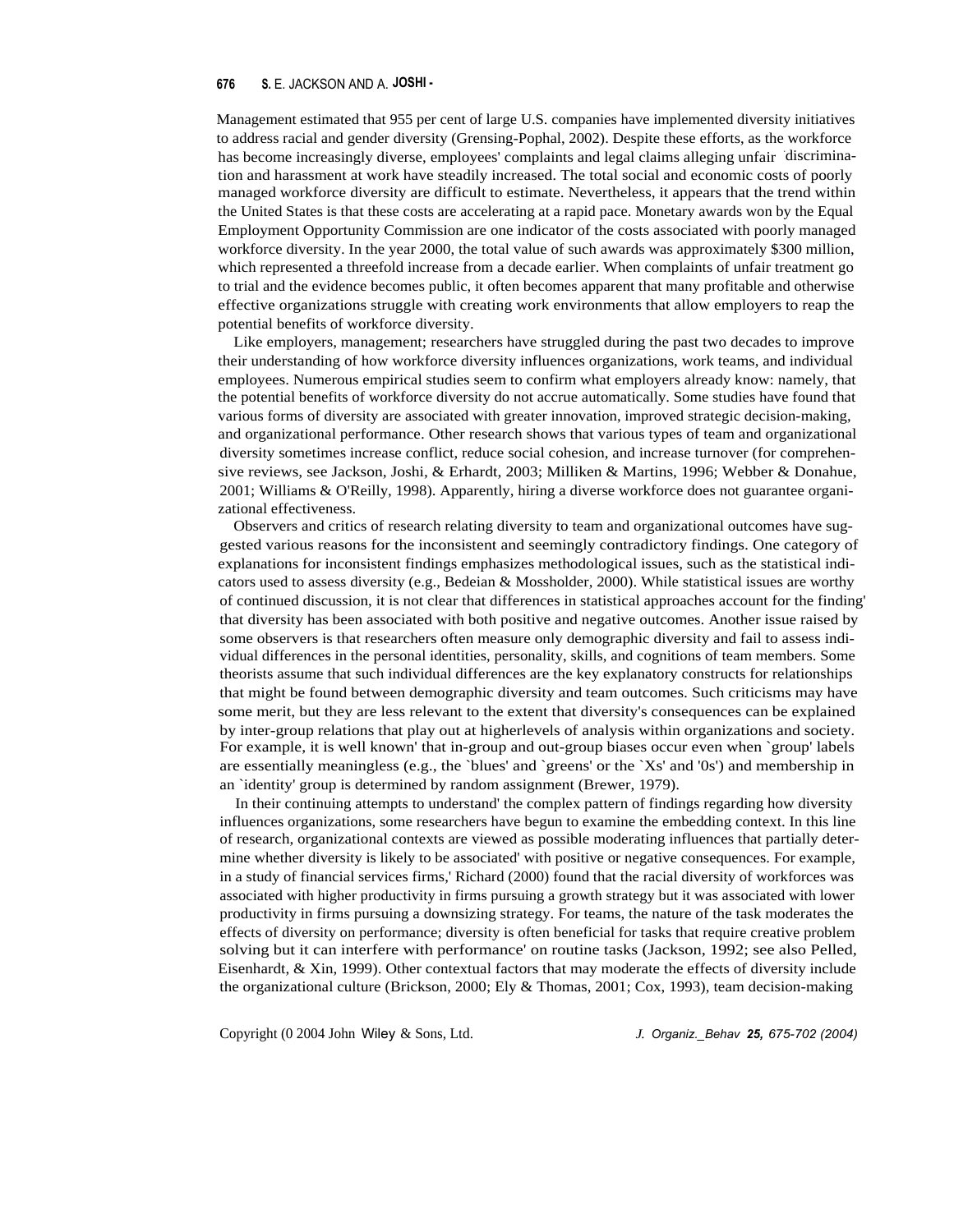and conflict management approaches (Simons, Pelled, & Smith, 1999; Bottger & Yetton, 1988), and the demographic structure of work units (Joshi, 2004). As this list of examples suggests, many contextual factors seem to influence the dynamics of diversity within organizations.

The present study was designed to contribute to the growing body of contextualized diversity research by examining whether the effects of team diversity are shaped by the demographic context within which teams function. Treating work teams as the focal unit of analysis, we examined two aspects *of* the embedding social context: the demographic characteristics of team managers and demography of larger business units. Simply put, *we* hypothesized that the consequences of team demographic diversity depend, in part, on the social environment within which teams carry out their work.

### *A guiding framework for the research*

Our research was conducted in conjunction with the Diversity Research Network (DRN), which is a consortium of researchers who adopted a common framework for investigating the effects of team diversity in several large U.S. companies (see Kochan et al., 2003, for details). In developing a common framework, the objective was to conduct research grounded *in*-a shared mental map that reflected the current state of our knowledge. Following the integrative models proposed by others (see Jackson, May, & Whitney, 1995; Williams & O'Reilly, 1998), this guiding framework proposed that group diversity influences group processes, which in turn influence group performance. The DRN's framework recognized that many dimensions of diversity might be investigated (e.g., gender, ethnicity, tenure, age, and educational diversity) and that not all dimensions of diversity were likely to have the same consequences. In addition, the framework recognized that `diversity' varies across teams, organizational divisions, work place establishments, and entire organizations. Finally, regardless of the focal unit, the framework asserted that many aspects of the broader context would likely shape the effects of diversity.

The guiding framework used by the DRN consortium researchers did not specify directional hypotheses, nor did it impose a particular theoretical perspective. Instead, it provided a broad outline of the constructs that researchers would consider when conducting their projects in the participating companies. Research projects within a particular company were then designed to address the interests of the company sponsors and the questions of interest to the researchers, while taking into account available resources. In the following paragraphs, we describe these considerations. We begin with *a* brief description of the company's interests and the available resources, because these necessarily influenced the research questions that we could investigate. After describing the research context, we then develop our theoretical propositions.

# **Organizational Context**

#### **The Host Company**

This project was conducted in the U.S. division of a *Fortune* 500 company, which we refer to as Company ABC. During the past three decades, Company ABC had promoted the value of workforce diversity and proactively sought to increase the representation of women and people of color within their U.S. workforce. They were among the first companies to support the formation of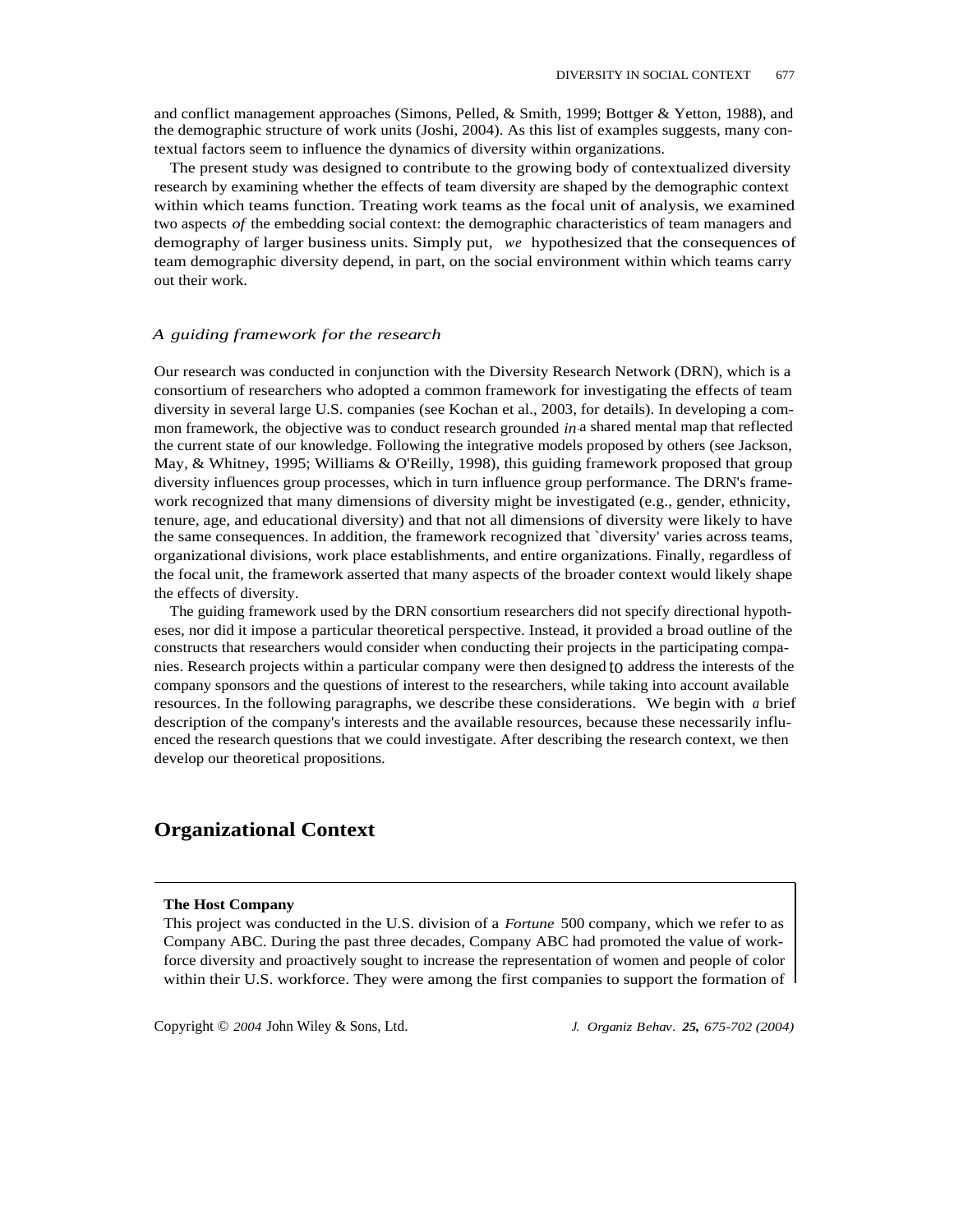caucuses and affinity groups for employees with shared backgrounds and concerns. The company's initial efforts began in response to the concerns of African American employees (mostly male atthe time) in the 1960s. Diversity initiatives were expanded to include women in the 1970s. Like many other U.S. companies, Company ABC subsequently broadened their definition of diversity to be fully inclusive by the 1990s.

The decision to participate in this research project was made by Company ABC's CEO, who believed that the company could benefit from an improved understanding of how diversity influences relationships among employees and company performance. The CEO and other company executives hoped to determine how similar their company's experiences were to the experiences of other companies. In general, the rhetoric within Company ABC strongly endorsed the view that the diversity of the company's workforce was a valuable asset that contributed to the organization's effectiveness. However, the company had no empirical evidence to support this view. Participation in this study represented an opportunity to generate empirical evidence to support the existing rhetoric.

### **Company Resources and Constraints**

Company ABC provided access to archival data, but did not permit us to collect new data. The available archival data covered two major divisions of the company's U.S. operations-sales and service-which were organized and managed to obtain their distinct objectives. Employees in these divisions functioned quite independently of each other, and the jobs were structured quite differently in the two divisions. In this article, we report analyses conducted for the sales division only. In doing so, we are intentionally controlling for many aspects of the task and administrative environments that may have influenced how diversity affected works teams in this organization.

### **Diversity Measures**

When assessing diversity, we focused on the attributes of gender, ethnicity, and organizational tenure. The decision to focus on these attributes was determined partly by the availability of demographic information contained in the company's personnel records, and partly by theoretical considerations. Regarding availability, company records were quite complete for these demographic attributes, which was to be expected given legal regulations and the company's interest in ensuring fair representation of women and minorities. Information about educational background was also available for some employees, but large amounts of missing data meant that we could not adequately investigate this attribute. Age data were available too, but age and tenure were so strongly correlated inthis organization that their effects were not easily disentangled. Exploratory analyses indicated that tenure was the more useful explanatory attribute in this organization, so we focus on tenure and not age when stating our hypotheses.

#### **Performance Measures**

The performance of individual sales employees was assessed based on a comparison of actual sales to established sales goals. The sales goals set for individuals were carefully calculated to take into account the sales task, including which products were being sold (e.g., type of equipment or ser $i$ ). characteristics of the sales territory (e.g., geographic scope and density), and characteristics ()t client accounts (e.g., size). The company's method of measuring performance permitted it to <sup>~</sup> li , (tctly compare the performance of individuals and teams, despite the fact that they were selling till crrnt products in different locations. As is typical for sales employees, a sales person's compen-',dtion reflected his or her performance against a preset quarterly goal. The compensation received by managers, in turn, reflected the performance of their sales teams.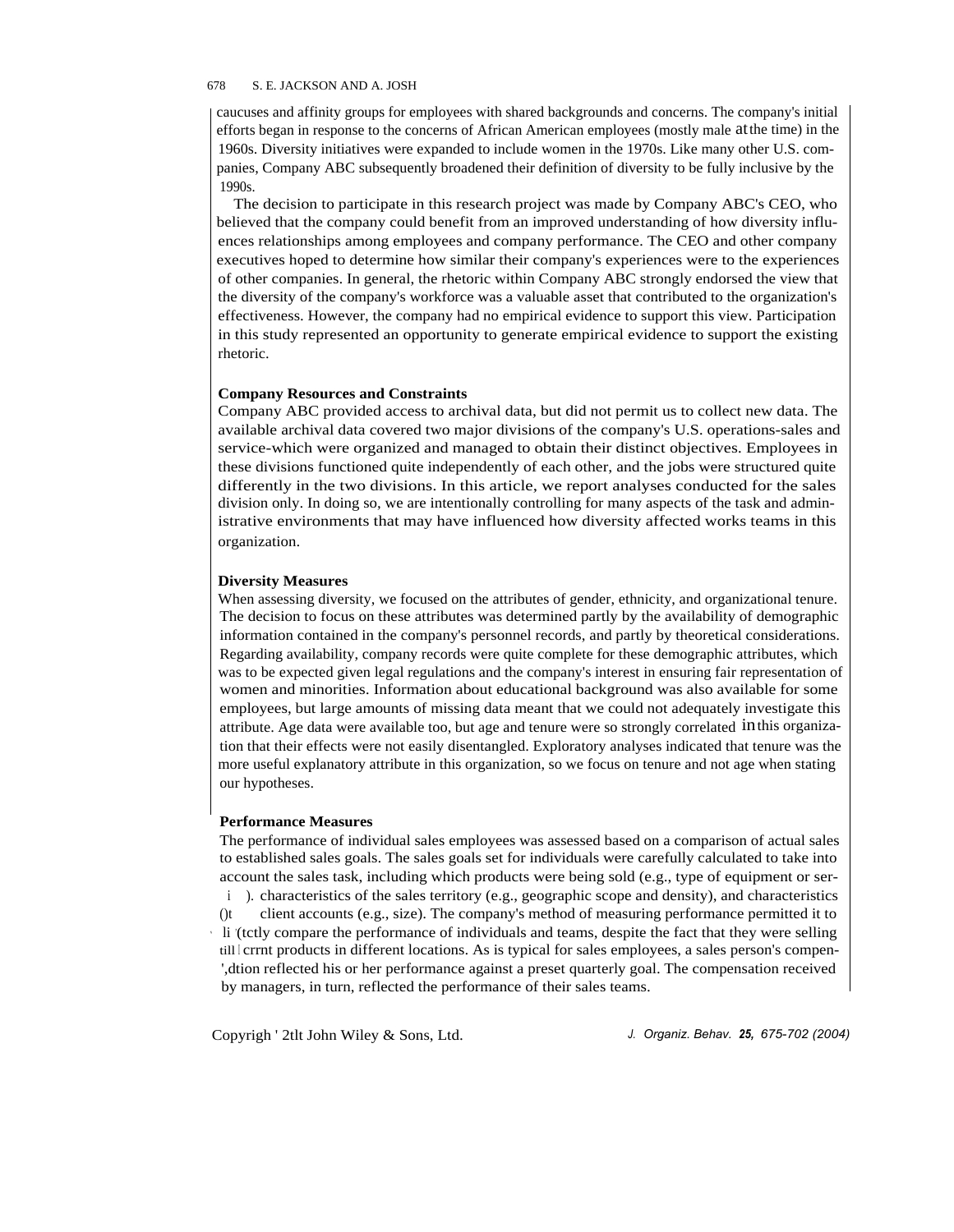### **Organizational Conditions that Might Shape Diversity Dynamics**

Some aspects of the company context were consistent with predicting a positive relationship between team diversity and performance, while others were consistent with predicting a negative relationship. Company-wide conditions that were consistent with observing a positive relationship between team diversity and team performance included a supportive organizational culture and workforce stability. Company-wide conditions that may have detracted from the ability of teams to leverage their diversity included weak interdependence among team members and possibly some negative attitudes about the firm's proactive efforts to manage diversity.

# **Organizational Culture**

According to Ely and Thomas (2001), diversity is more likely to yield positive outcomes when the organizational culture views diversity as an opportunity for `learning and integration'. In Company ABC, the business strategy clearly emphasized continuous improvement of products and services. Team structures were used to encourage employees to share their knowledge and perspectives to solve daily problems and thereby improve their performance. Presentations by company representatives asserted that the diversity of the workforce provided opportunities for employees to engage in better problem solving and develop better relationships with the company's customers. Thus, the organizational culture appeared to be quite positive and supportive of diversity. Furthermore, during the several years prior to this study, the company had provided extensive diversity training as well as training in teamwork and diversity management. Compared to many other companies, these employees should have been relatively well prepared to take advantage of the diversity in their teams.

#### **Workforce Stability**

Another feature of this organization was the relative stability of the workforce. Prior research has shown that team diversity is particularly troublesome for newly formed teams, but as teams work together over a period of time the benefits of diversity may eventually emerge (Harrison, Price, & Bell, 1998; Watson, Kumar, & Michaelson, 1993). Although it was not possible for us to assess the length of time that specific employees had worked together as a designated team, the average organizational tenure of sales employees was more than 10 years. Overall, employees were probably quite familiar with each other even if they did not work together on the same team.

#### **Task Structure**

While many aspects of Company ABC provided a favorable situation for diverse teams, some conditions may have created a situation in which diversity was likely to be disruptive. For the sales teams we studied, the presence of shared team objectives was questionable. When members of a team share a common objective, they are more likely to be motivated to learn how to leverage their diversity in order to achieve their common objective. Alternatively, if team members view each other as competitors, their diversity may contribute to the feelings of conflict that are created by the competitive situation (cf. Wageman, 2001; Williams & O'Reilly, 1998). At Company ABC, the managers of sales teams were rewarded based on the team's performance. From the perspective of managers, team members shared the common objective of increasing total sales. However, team members were rewarded according to individual performance. Although the structure of the reward system did not demand competition among team members, it also did not explicitly reward them for working cooperatively.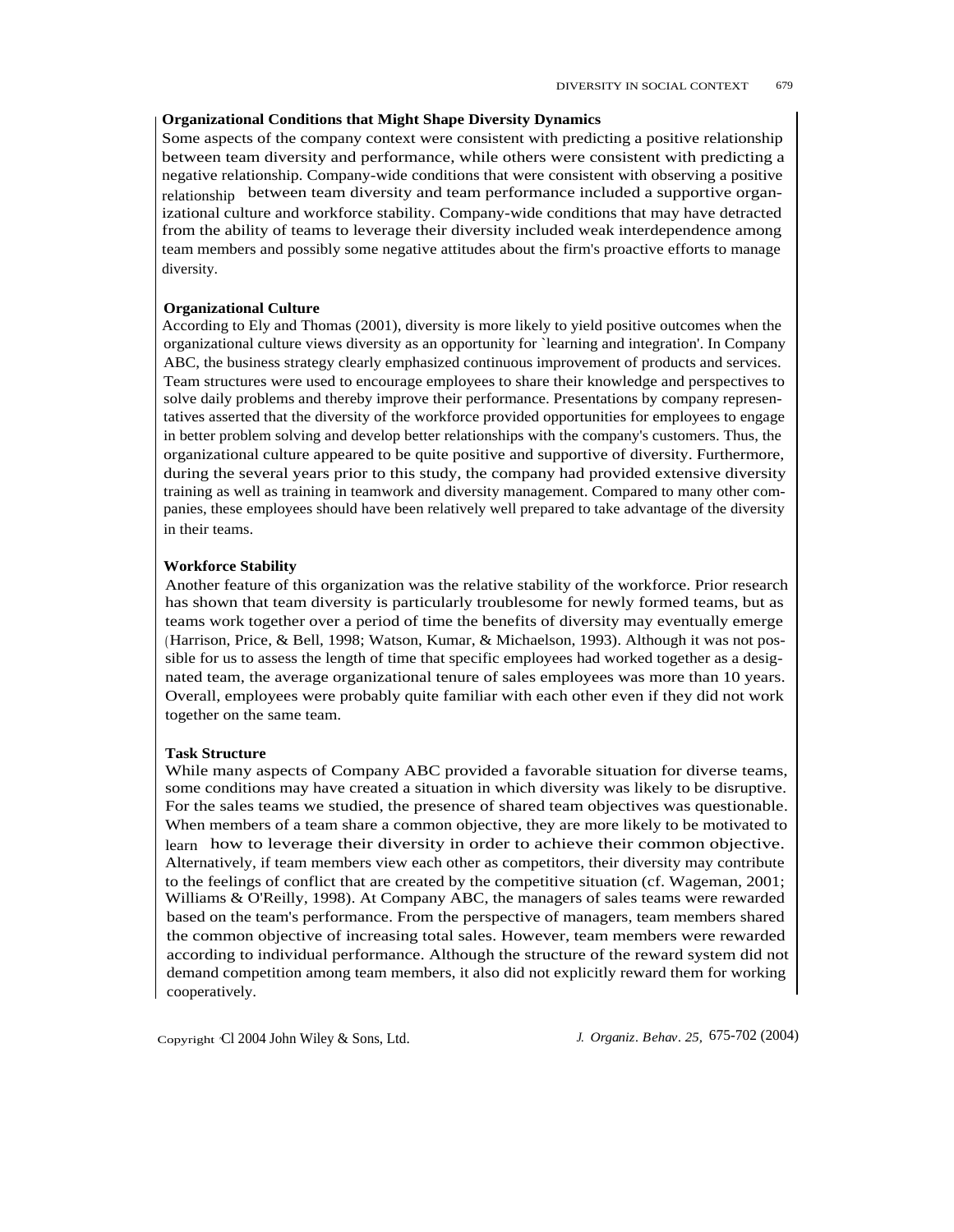#### **Proactive Affirmative Action Efforts**

For the past two decades, all units within Company ABC were required to meet annual targets for the representation of majority and minority males and females. These annual targets were set based on data about the company's internal labor pools and U.S. Census information.

The company's proactive efforts to ensure a demographically balanced workforce may have created conditions that increased the disruptive consequences of diversity. By proactively promoting the development of a diverse workforce, Company ABC may have inadvertently led employees to view members of other demographic groups as competitors for job placements and promotions (cf. Blalock, 1967).

To summarize, our subjective assessment of Company ABC indicated the presence of both facilitating and debilitating conditions for diversity. There was no clear *a prior* basis for predicting whether diverse teams would outperform or underperform homogeneous teams in Company ABC.

# **Development of Hypotheses**

Figure 1 is a graphic depiction of the constructs we assessed and the relationships we studied. At the most general level, we hypothesized that the effects of demographic diversity on performance would



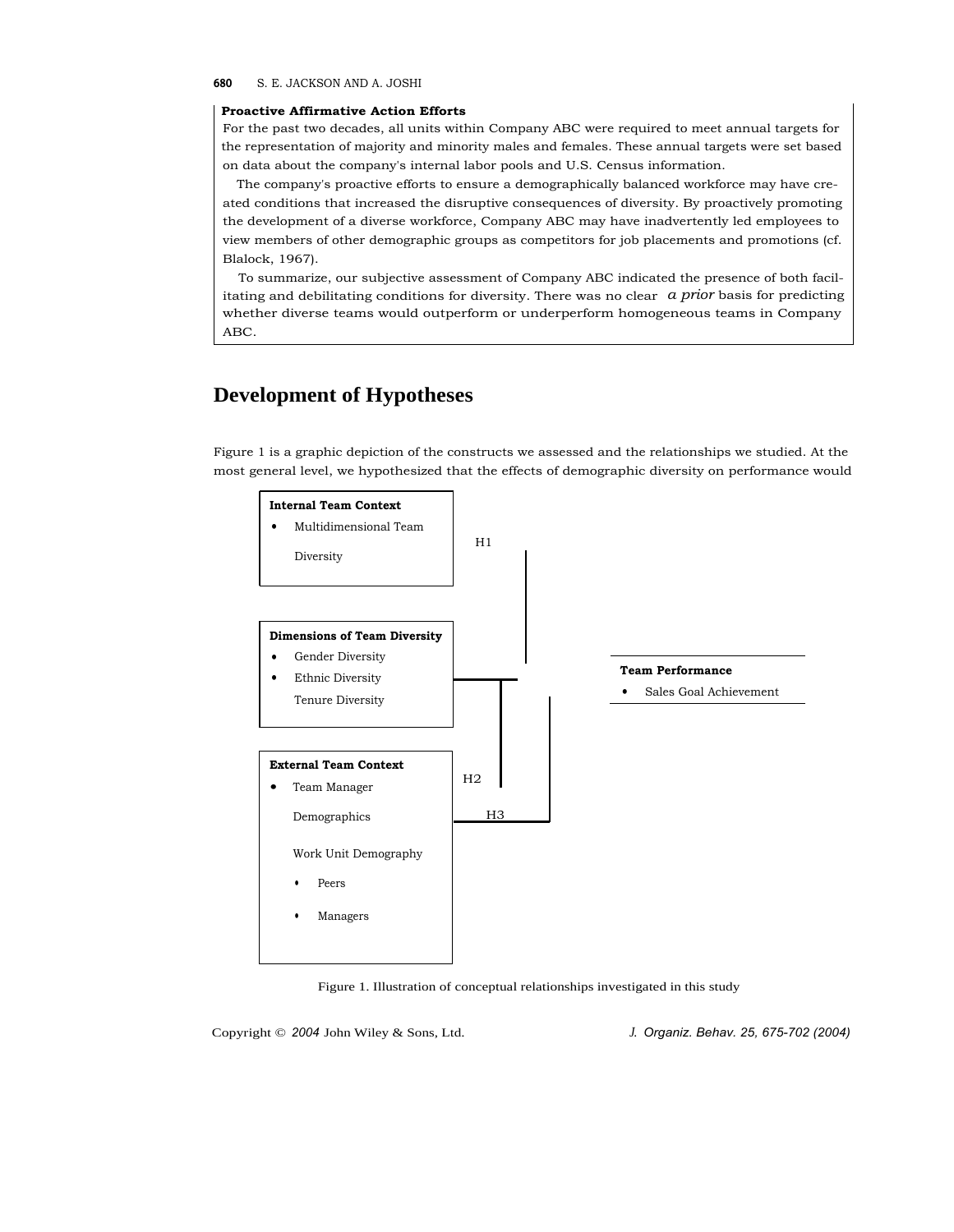be moderated by three aspects of the social context: the combination of diversity dimensions within a team (Hypothesis 1), the demographic characteristics of the team manager (Hypothesis 2), and the demography of the work unit (Hypothesis 3).

Studies of the relationship between team demographic diversity and team performance-whether conducted as laboratory experiments or field studies-report mixed findings. Whereas some researchers have found that demographic diversity is associated with improved team performance, others have found that it interferes with team performance. It appears that diversity has potential costs as well as potential benefits for teams.

# *The potential benefits of diversity*

For tasks that require problem solving, team diversity may provide cognitive resources and social capital that enhance performance (Filley, House, & Kerr, 1976; Hoffman, 1979; Joshi & Jackson, 2003; Ibarra & Smith-Lovin, 1997; Shaw, 1981). The dimensions of demographic diversity that have been associated with improved team performance include gender (Rentsch & Klimoski, 2001), ethnicity (Watson et al., 1993), age (Kilduff, Angelmar, & Mehra, 2000), occupational background (e.g., Barsade, Ward, Turner, & Sonnenfeld, 2000; Bantel & Jackson, 1989; Carpenter, 2002), and education (Smith et al., 1994).

Diversity may contribute to improved performance for several reasons. During the environmental scanning that occurs in the earliest phase of problem solving, people with diverse perspectives may generate a more comprehensive view of the problem. For example, gender and ethnic diversity within a sales team may increase the team's ability to understand the perspectives of a broad variety of clients. Tenure diversity may ensure that the team understands both the internal environment (viewed through the eyes of long-tenured members) and the competition (viewed through the eyes of shorter-tenured members). The presence of diverse perspectives may also improve the team's ability to consider alternative interpretations and generate creative solutions that integrate diverse perspectives. As alternative courses of action and solutions are considered, diverse perspectives may increase the team's ability to foresee their many possible costs and benefits. Finally, diversity may enhance a team's network of external contacts. Due to their broad network of external contacts, diverse teams may be better able to access valuable expertise and exercise greater influence (e.g., see Ancona & Caldwell, 1998; Burt, 1982; Hambrick, Cho, & Chen, 1996; Jackson, 1992; McLeod, Lobel, & Cox, 1996).

# *The potential costs of diversity*

Although demographically diverse teams may have more performance potential than homogeneous teams, often they experience performance deficits nevertheless. Diversity seems to be particularly disruptive for the performance of teams striving to achieve efficiency (Hom, Manz, & Millikin, 1998; Jackson, 1992), but diversity can interfere with performance of many other types of tasks also. A study of manufacturing teams found that ethnic diversity was negatively related to both productivity and customer service ratings (Kirkman, Tesluk, & Rosen, 2000). In a study of sports teams, Timmerman (2000) found that age diversity was unrelated to performance when the task required little interdependence (baseball) and negatively related to performance when the task required more interdependence (basketball).

Demographic diversity apparently triggers a variety of interpersonal processes that can interfere with performance. Members of diverse teams may be less friendly toward each other and experience more conflict (e.g., Alagna, Reddy, & Collins, 1982; Harrison et al., 1998; Jehn, Northcraft, & Neale,

Copyright  $\overline{L}$  2004 John Wiley & Sons, Ltd.

J. Organiz. Behav. 25, 675-702 (2004)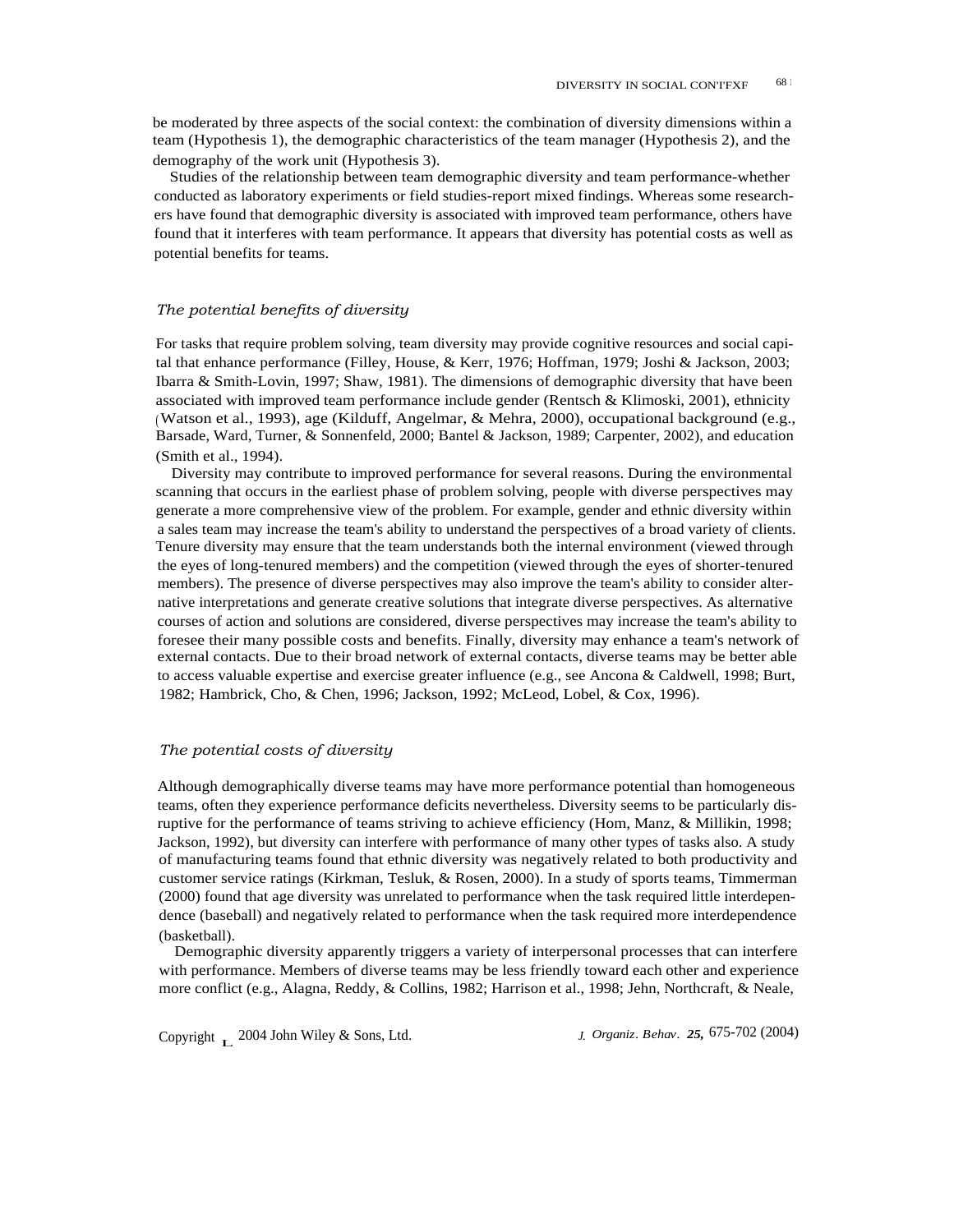1999; Pelled et al., 1999). Demographic diversity also may increase the salience of social identities based on demographic characteristics. When social identities become salient, team members show favoritism toward similar others and discriminate against those who are dissimilar (Tajfel, 1978; Ashforth & Mael, 1989). Social categorization also triggers stereotypes, which may lead to behaviors that do not accurately reflect the resources that individuals bring to the team (cf. Lindeman & Sundvik, 1993).

# *Context as a moderator of diversity effects*

Both theoretical arguments and empirical findings reveal that the specific effects of team diversity are difficult to predict. Numerous contextual conditions seem to moderate the relationship between diversity and performance.

Context is a multilevel construct that encompasses innumerable specific elements. The sales teams we studied all shared elements of the company-wide context, such as its business strategy and numerous corporate policies and practices that governed how human resources were managed. Other elements of context are more local, and vary from one team to the next. Regardless of whether company-wide conditions are favorable or unfavorable for diverse teams, local conditions represent another level of context that may account for diversity's effects in work teams. At the most local level-i.e., at the level of teams-we considered the configuration of team diversity (Hypothesis 1) and the demographic characteristics of team managers (Hypothesis 2). We also considered the potential moderating effects of more distant local conditions, namely the demography of sales districts (Hypothesis 3).

#### **Multidimensional diversity**

To this point, when presenting our arguments regarding the potential consequences of diversity, we have used the term `diversity' as a general term and have not developed separate arguments for the many social attributes that might be relevant (e.g., race/ethnicity, gender, tenure, and so on). The arguments presented above assumed that the same theoretical arguments hold for each social dimension. Furthermore, they implied that the effects of each type of diversity-ethnicity, gender, and tenurewere independent of the presence of other types of diversity. That is, they assumed an additive model of the effects of diversity. In an additive model, the effects of each dimension of diversity are assessed independently of other dimensions of diversity. An alternative view, which we develop here, considers the multiple dimensions of diversity present within teams as elements of the immediate team context that may moderate the effects of any particular type of diversity.

For individuals, it is well known that race and gender jointly influence the returns employees receive on their human capital investments (Smith & Elliott, 2002; Friedman & Krackhardt, 1997): white males gain the maximum returns on investment in human capital in comparison to white females or black males. Other studies have shown that the experiences of black women differ in a number of ways from those of other white women (e.g., Bell & Nkomo, 2001; Frable, 1997). The potential value of considering the joint effects of multiple dimensions of team diversity is widely recognized (e.g., see Lau & Mumighan, 1998; Joshi & Jackson, 2003; Webber & Donahue, 2001). Furthermore, many studies measure multiple dimensions of diversity. Nevertheless, a review of recent studies found that only about 5 per cent of recent studies of diversity addressed the question of whether the effect of a particular dimension of diversity depends on the presence or absence of other dimensions of diversity (Jackson et al., 2003). The need for large samples, an abundance of technical problems associated with data analysis and interpretation, and lack of consensus about how to measure and test for multidimensional effects are all likely reasons for the dearth of empirical evidence.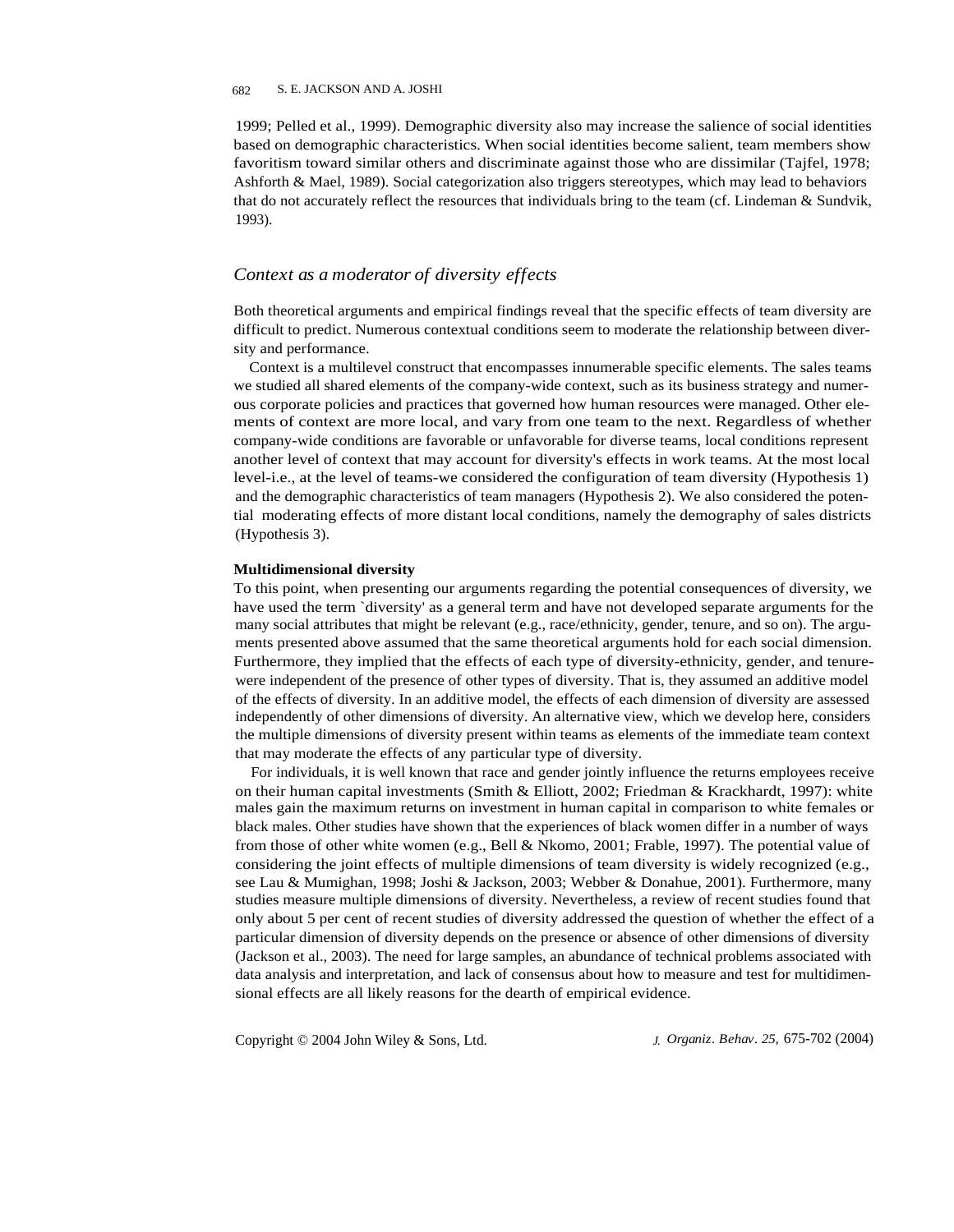Conclusions drawn from studies that considered only the additive effects of diversity may lead to inaccurate conclusions about how diversity influences team processes and team performance if the effects of diversity depend on the particular combinations or configurations of diversity in a team. For example, Jehn et al. (1999) showed that social category (gender and age) diversity moderates the relationship between informational (education, function, and position in the firm) diversity and performance. Informational diversity was associated with better performance but only if social category diversity was low. Pelled et al. (1999) found that the consequences of diversity for team conflict were best understood by taking into account interactive effects for specific dimensions of diversity.

Following this line of reasoning, we predicted that the interaction of three dimensions of diversity would explain additional variance in team performance, above and beyond any additive effects of the three dimensions of diversity we assessed (gender, ethnicity, and tenure). We recognized such an interaction could take many possible forms, but did not attempt to specify in advance the most likely form of the interaction. If diversity is an asset that motivates team-mates to cooperate more and leverage their external contacts to improve their performance, then positive interaction effects should be found. If diversity is generally disruptive, then negative interaction effects should be found. Arguments for finding other patterns also could be marshaled. Rather than take a position regarding the most likely pattern for the three-way interactions, we stated our expectations as simply as possible. Thus:

*Hypothesis 1:* Team performance will be partially explained by the interaction between team ethnic diversity, team gender diversity, and team tenure diversity.

# **Demographic characteristics of team managers**

Responsibility for implementing organizational policies designed to ensure the effective management of diverse work teams ultimately lies with the managers who coordinate the efforts of team members in the pursuit of organizational goals. For manager-subordinate (vertical) dyads, some effects of demographic dissimilarity have been widely studied. For example, several studies have found that managers tend to favor same-gender subordinates (e.g., Duchon, Green, & Taber, 1986; Larwood & Blackmore, 1978; Tsui & O'Reilly, 1989). Demographic dissimilarity in vertical dyads has been associated with lower perceived performance, lower levels of attraction from the supervisor, and greater role conflict and ambiguity (Tsui & O'Reilly, 1989).

Simple biases and preferences for similarity may explain some observed effects of manager dissimilarity, but other dynamics may also be operating. Some types of dissimilarity-such as age, tenure, and education differences-are considered legitimate and may have no negative consequences. Other differences may be viewed as less legitimate and may be particularly troublesome. For example, a recently hired minority female may find it particularly difficult to manage a team dominated by majority men with longer tenure because the men may not view the situation as legitimate (see Tsui, Yin, & Egan, 1995; Kirchmeyer, 1995). Even when female managers supervise other women, their legitimacy may be questioned if they do not also have other attributes that subordinates expect of managers (e.g., see Liden, 1985).

Overall, past research indicates that the demographic attributes of managers are important aspects of the demographic context in which teams operate. Whereas numerous studies have investigated the effects of demographic dissimilarity in vertical dyads, very few studies have investigated the effects of the confluence of manager attributes and team diversity. Team diversity may create additional complications for managers. We examine this issue in the present study, specifically:

*Hypothesis 2:* Team performance will be partially explained by the interactions between team diversity and the demographic characteristics of team managers.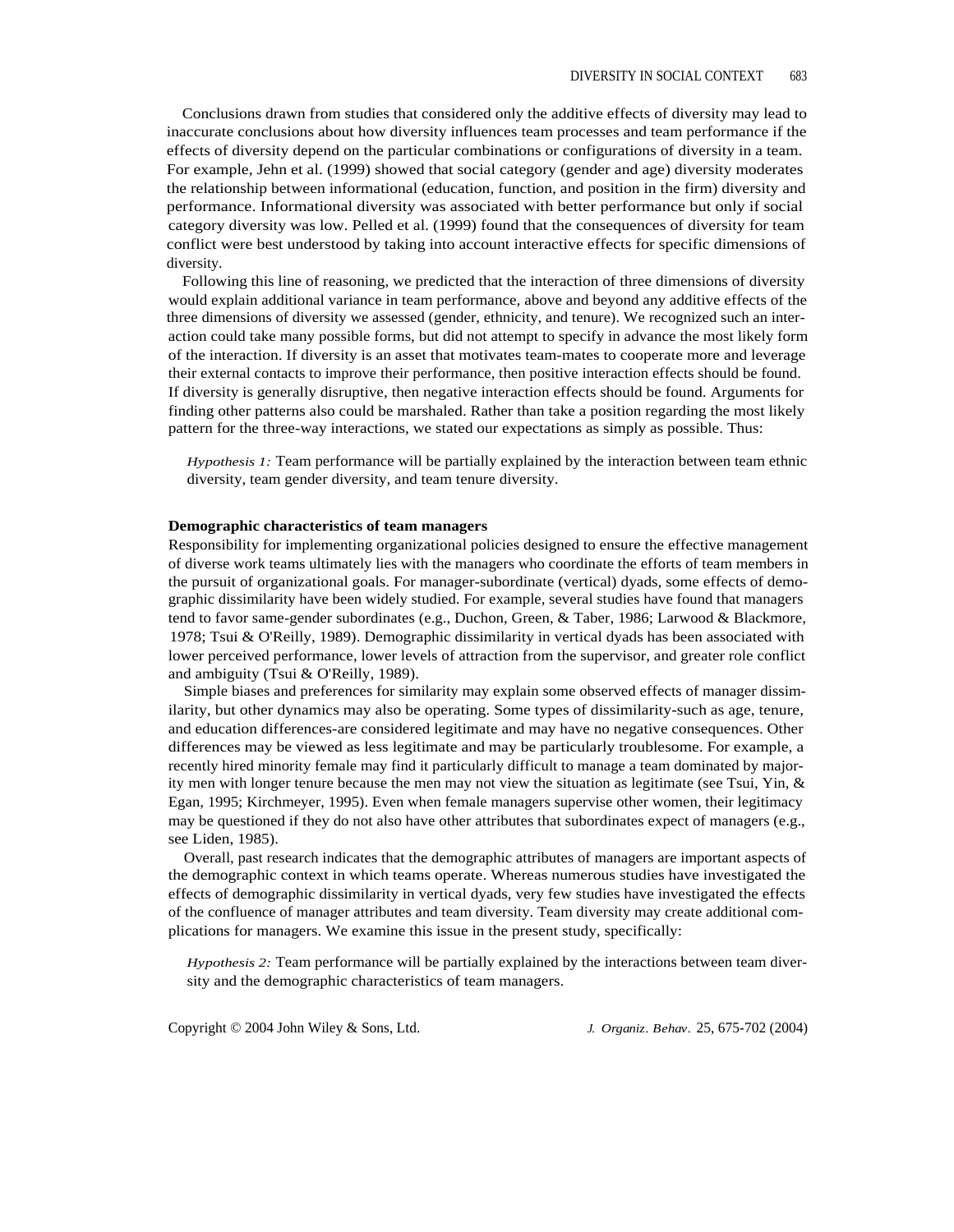### **Sales district demography**

Another theoretically interesting aspect of context that has received little attention as a potential moderator of team diversity effects is the demographic environment. As a work team strives to achieve its goals, it functions within a social environment that includes many other people working in a variety of jobs. Just as a particular work team can be characterized as relatively diverse or homogeneous, so too can the surrounding social environment be relatively diverse or homogeneous. Differences in the demography of sales districts might reflect differences in regional population demographics, past economic fluctuations and hiring patterns, managerial effectiveness in meeting staffing goals, and so forth. Regardless of the reasons that give rise to variations in the demography of work units, the social contexts within which teams are embedded may shape the daily experiences of team members (Joshi, 2004).

Existing theories present opposing views of how the demography of the larger social context is likely to affect teams. On the one hand, some theoretical arguments suggest that diverse teams should be more likely to enjoy performance gains when their broader social context also is diverse. Other theoretical arguments suggest that diverse teams are more likely to suffer performance losses when the social context is diverse.

Many arguments can be constructed to support the prediction that diverse sales teams operating within diverse (versus homogeneous) sales districts should be more likely to experience performance gains. Research on the dynamics of social networks suggests that diverse teams will be more able to leverage their diversity for performance gains when they operate within a relatively heterogeneous social context. Within organizations, communication partners tend to be demographically similar (Brass, 1984; Hoffman, 1985; Lincoln & Miller, 1979; Mehra, Kilduff, & Brass, 1998; Morrison & Von Glinow, 1990). Furthermore, studies of the external communication patterns between team members show that team members tend to form external relationships with others who share similar demographic characteristics (Zenger & Lawrence, 1989). Logically, it follows that diverse teams will find it easier to develop a useful network of external relationships when their larger work unit also is diverse (cf. Joshi, 2004).

The logic of distinctiveness theory also supports the argument that a diverse social context is beneficial for diverse teams. Distinctiveness theory is an extension of social identity theory. Social identity theory asserts that process losses occur when demographic attributes become salient (e.g., see Brewer, 1991; McGuire, McGuire, Child, & Fujioka, 1986), and distinctiveness theory asserts that demographic attributes are more likely to become salient when they are distinctive within the immediate context. For members of, diverse teams, the salience of social identities is likely to be weaker when diversity within a team is experienced against a social context of, relative heterogeneity. Thus, the potential negative consequences of diversity should be reduced when the surrounding work unit is more diverse.

The opposite prediction is also reasonable and can be logically supported. That is, it may, be that diverse teams operating in diverse sales districts are more likely to experience performance losses, compared to diverse teams operating in homogeneous sales districts. Theories of inter-group competition emphasize the implications that increasing levels of diversity have for the power and status enjoyed by members of majority groups. As the minority group increases in size, members of the majority group are more likely to view them as competitors for scarce organizational resources (Blalock, 1967). Early research in an era of desegregation found that racial conflict increased as the relative proportions of blacks in predominantly white communities increased (Blalock, 1967; Reed, 1972). Likewise, as organizations began to dismantle their white-male dominated power structures, the problem of backlash was widely recognized (e.g., see Alderfer, 1992). More recently, a study of gender-based conflict within departments of a university showed that gender-based conflict increased as the proportion of female faculty members increased (Tolbert, Andrews, & Simons, 1995). Other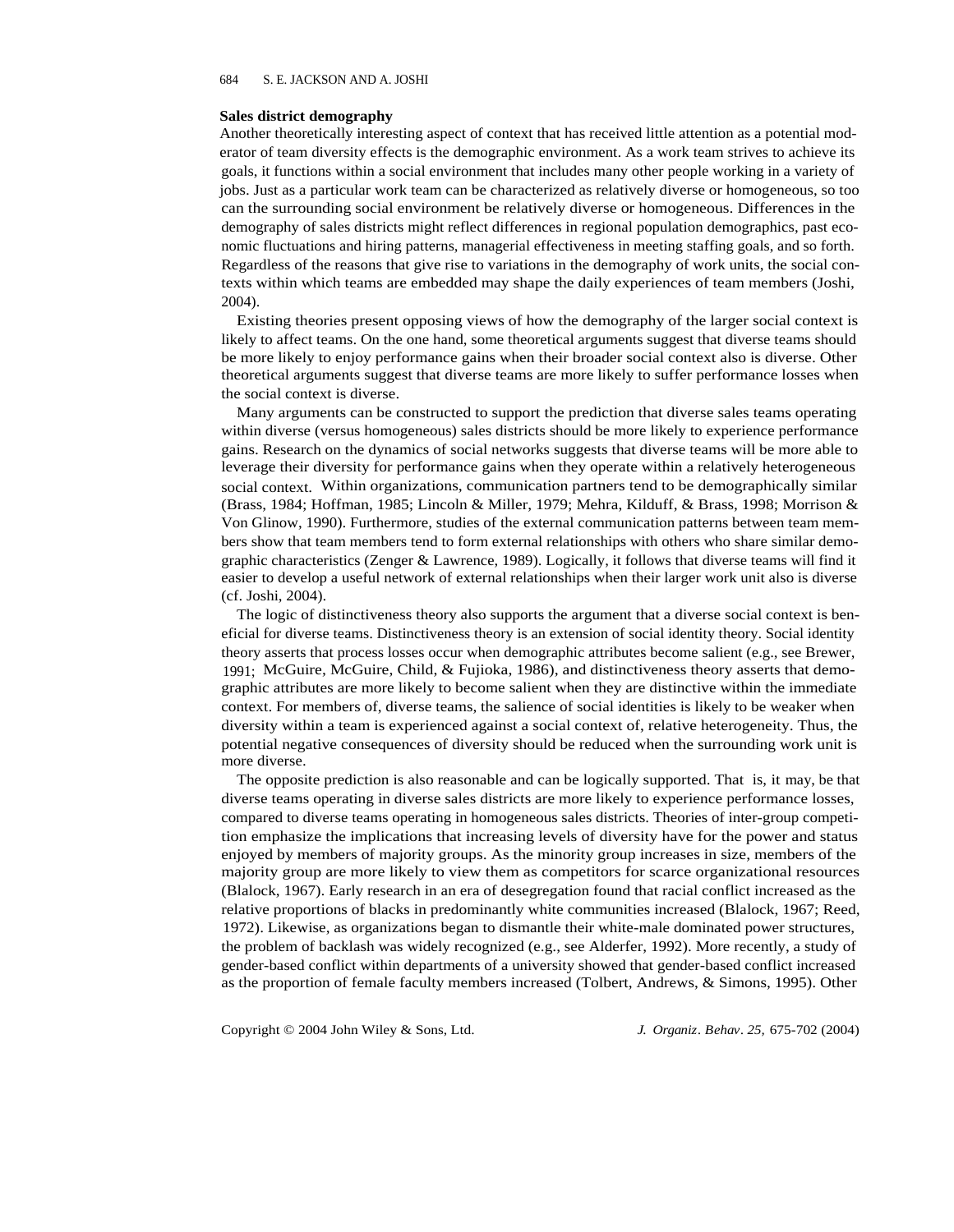research shows that members of majority groups as well as some minority group members react negatively to 'affirmative action' hiring decisions that are influenced by a person's demographic group membership (e.g., Heilman, McCullough, & Gilbert, 1996).

If increasing diversity creates conflict between members of demographic groups, it is possible that such conflict would be exacerbated by the combination of team diversity and work unit diversity. Majority members of diverse teams operating in relatively homogeneous sales (compared to majority members operating in more diverse units districts) may be less likely to feel that their power base in the larger organization is threatened. Because majority members feel more secure, diverse teams in homogeneous districts may be better able to take advantage of their diversity.

To summarize, multiple theoretical arguments lead to the prediction that the effects of team diversity depend on the diversity present within the team's broader social context. In Company ABC, diversity of sales districts may exacerbate any performance losses experienced by diverse sales teams, *or* diversity of sales districts may augment the performance gains realized by diverse sales teams. Thus, we made a non-directional hypothesis regarding the cross-level effects of diversity:

*Hypothesis 3:* The degree of diversity present in sales districts will moderate the effects of team diversity on team performance.

# **Method**

#### *Research setting*

Company ABC was *a Fortune* 500 company that manufactured, leased, and serviced office equipment. Of the company's entire U.S. workforce, 32 per cent were women, 14 per cent were African Americans, 7 per cent were Hispanic Americans, while Asian Americans and other ethnic groups totaled 5 per cent. (For a more complete description of the research setting, see the preceding description of Organizational Context.)

We tested our hypotheses using data from the sales division of the company. Sales teams were organized into districts for administrative purposes. Sales personnel sold equipment and supplies to customers and negotiated financing agreements with customers. All team members reported to the same manager, who coordinated their activities within a sales territory. The performance of sales personnel was evaluated against goals that were set for each individual and monthly bonuses were based on individual performance.

# *Descriptions of the participants*

Table I summarizes the gender and ethnic characteristics of the individual participants. As would be expected in an organization that used staffing goals in order to create a balanced workforce, the ethnic distribution was the same statistically ( $p > 0.10$ ) for males and females for both the sales personnel  $(N=2333)$  and sales managers *(M=* 309).

On average, sales personnel had worked in the organization for 9.52 years, while sales managers had worked in the organization for 16.83 years. A two-way analysis in which tenure was treated as the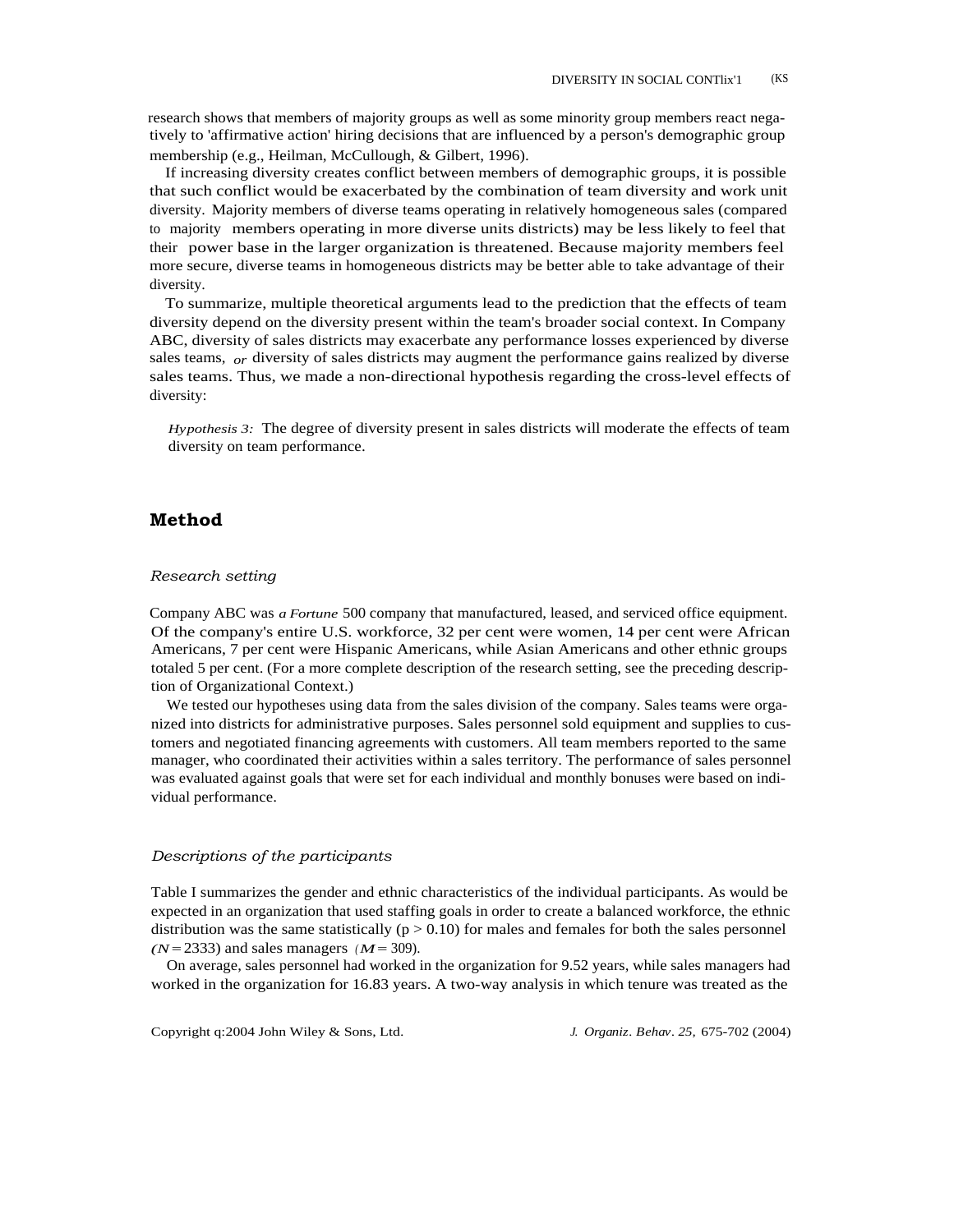|                              | % Male | % Female | Overall % |
|------------------------------|--------|----------|-----------|
| Sales personnel $(n = 2333)$ |        |          |           |
| White                        | 49.5   | 26.3     | 73.8      |
| <b>Black</b>                 | 7.6    | 4.9      | 12.6      |
| Hispanic                     | 5.3    | 2.7      | 7.8       |
| Asian                        | 1.9    | 1.5      | 3.4       |
| Native American              | 0.2    | 0.9      | 0.3       |
| Overall %                    | 64.4   | 35.6     | 100.0     |
| Sales Managers ( $n = 309$ ) |        |          |           |
| White                        | 54.0   | 25.6     | 79.6      |
| <b>Black</b>                 | 7.4    | 7.1      | 14.6      |
| Hispanic                     | 2.9    | 1.6      | 4.5       |
| Asian                        | 0.3    | 0.6      | 1.0       |
| Native American              | 0.3    | 0.0      | 0.3       |
| Overall %                    | 65.0   | 35.0     | 100       |
|                              |        |          |           |

Table 1. Gender and ethnicity of individual sales personnel and sales managers (percentage of total sample in each demographic category)

|  |  | Table 2. Average organizational tenure for gender and ethnic groups |  |
|--|--|---------------------------------------------------------------------|--|
|  |  |                                                                     |  |

|                 | Mean (years)                    |                         |
|-----------------|---------------------------------|-------------------------|
|                 | Sales personnel<br>$(n = 2333)$ | Managers<br>$(n = 309)$ |
| White           |                                 |                         |
| Men             | 9.9                             | 16.8                    |
| Women           | 9.3                             | 16.5                    |
| Total           | 9.7                             | 16.7                    |
| <b>Black</b>    |                                 |                         |
| Men             | 10.7                            | 19.9                    |
| Women           | 10.0                            | 17.3                    |
| Total           | 10.4                            | 18.6                    |
| Hispanic        |                                 |                         |
| Men             | 7.6                             | 11.9                    |
| Women           | 6.1                             | 15.4                    |
| Total           | 7.1                             | 13.1                    |
| Asian           |                                 |                         |
| Men             | 7.5                             | 15.0                    |
| Women           | 9.2                             | 19.5                    |
| Total           | 8.3                             | 18.0                    |
| Native American |                                 |                         |
| Men             | 9.8                             | 26.0                    |
| Women           | 10.8                            | N/A                     |
| Total           | 10.0                            | 26.0                    |

dependent variable revealed that for sales personnel only, tenure differed as a function of ethnicity,  $F(4,2323) = 4.73$ ,  $p < 0.001$ , but not gender. As shown in Table 2, average organizational tenure was longest for African American sales personnel  $(M = 10.43 \text{ years})$  and shortest for Hispanic American sales personnel  $(M = 7.11$  years). For sales managers, neither gender nor ethnicity was associated with tenure.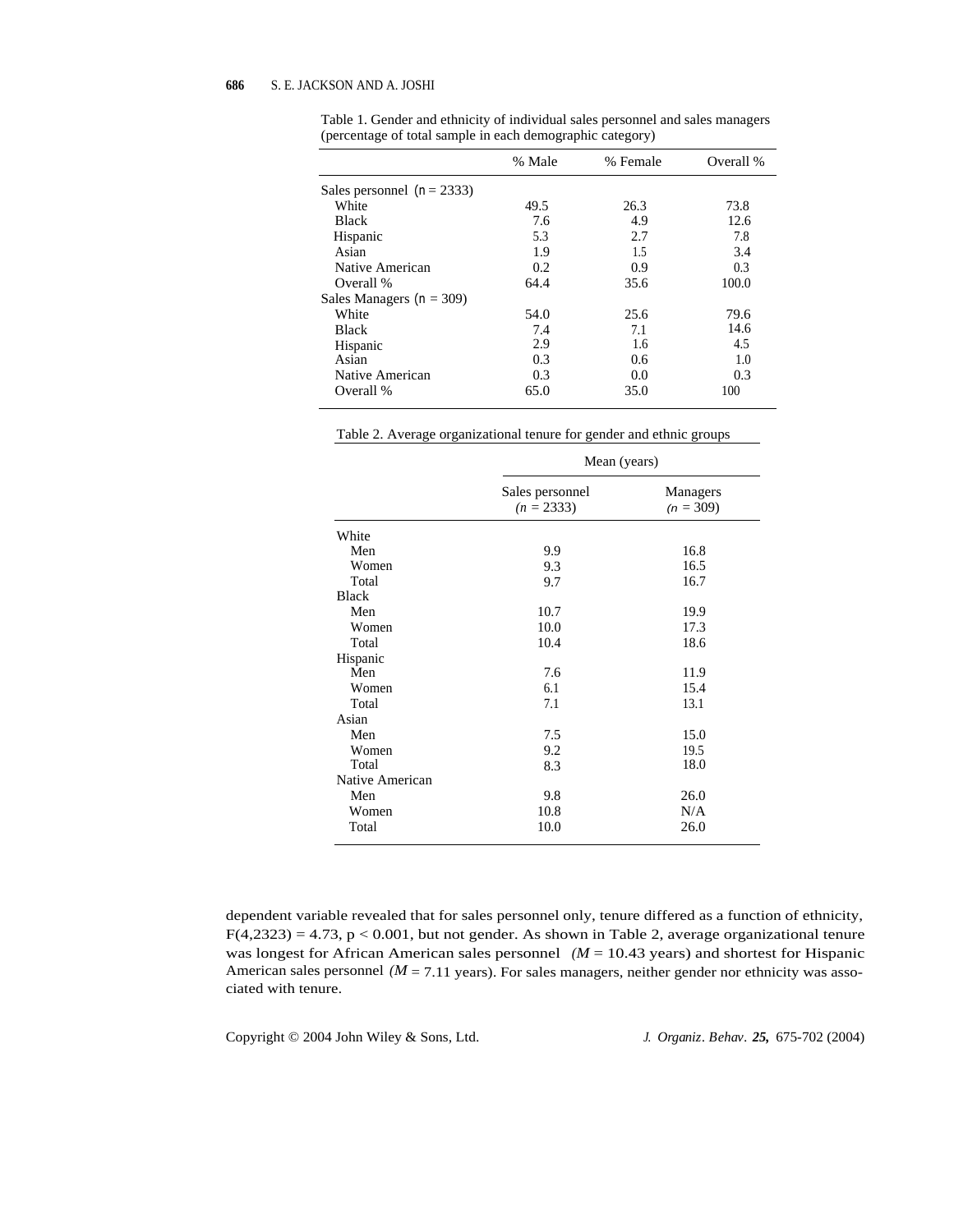#### **Sales teams**

Sales teams were defined as having three or more members who reported to the same manager (average team size  $= 5.77$ ). We excluded teams if we did not have complete data for at least 75 per cent of the team members. In addition, we excluded teams if we did not have complete data available for the team manager. After selecting for these criteria, we retained approximately two-thirds of the company's total sales force  $(N = 395 \text{ teams}).$ 

#### **Sales districts: peers and managers**

Sales teams were organized into 46 sales districts, four or which were excluded due to missing data. The average number of teams within districts was 9.2. Districts included managers as well as other personnel with duties that were unrelated to sales. They also included higher-level sales managers. However, we did not have access to data about those other employees. Therefore, district-level measures of diversity reflect the diversity of sales personnel and sales team managers only. In order to determine whether the effects of district level diversity varied for these two subgroups, we computed separate measures of peer diversity and managerial diversity.

#### **Measures**

All measures were created using data obtained from the company's archival records. The timing of these measurements was approximately contemporaneous, yielding a design that was essentially cross- sectional.

### **Demographic characteristics of individuals and single-attribute diversity measures**

The demographic characteristics of sales personnel and their managers were assessed using information contained in the company's personnel records. These records included nearly complete documentation about when employees were initially hired, and this was used to calculate each individual's length of organizational tenure. Personnel records also were used to assess the gender  $(0 = male;$  $1 =$  female) and ethnicity (white  $= 1$ , African American  $= 2$ , Hispanic American  $= 3$ , Asian American  $= 4$ , Native American  $= 5$ ) of individual sales personnel.

For the categorical variables of gender and ethnicity, we created gender diversity and ethnic diversity scores using Blau's index of heterogeneity, which is defined as:

$$
(^{l}-Epi^{2})
$$

where p is the proportion of group members in a category, and i is the number of different categories in the group. For the continuous variable of tenure, the coefficient of variation was used as a measure of tenure diversity. All of these measures were computed separately for teams and districts. In addition, for districts, separate diversity scores were computed for peers and managers. At the district level, diversity scores for managers as well as diversity scores for peers were calculated using the individual data of employees within each district.

# **Performance**

The company's approach to measuring sales performance had evolved over many years. Decades earlier, the company recognized the importance of controlling for features of sales jobs and territories when measuring performance. In order for employees to feel they were being treated fairly, the company needed to ensure that sales performance and compensation were determined primarily by ability and effort and not uncontrollable market forces, the territory to which they were assigned, or the nature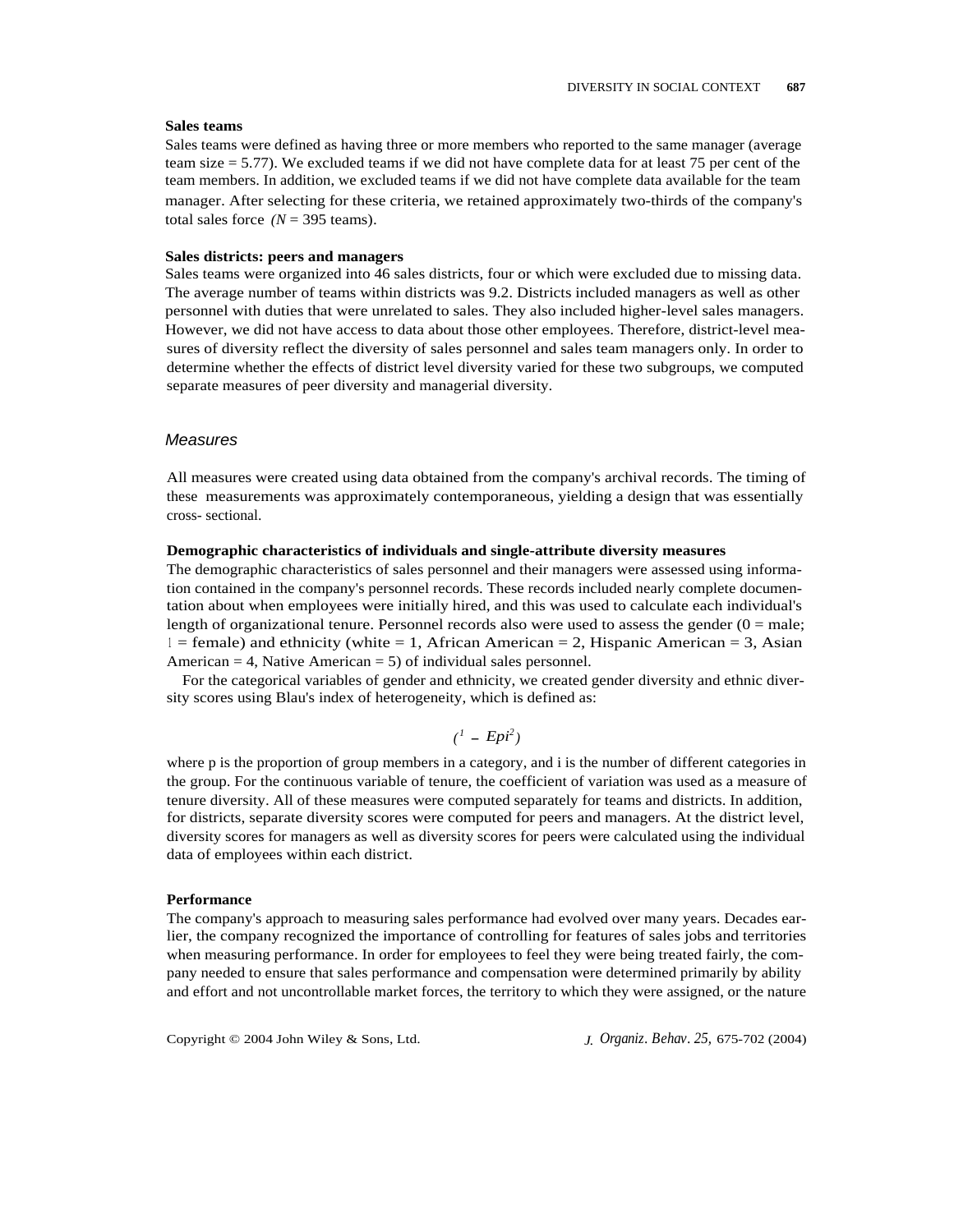of the equipment they sold. To address this concern, the company took such factors into account when setting sales goals and then used *performance against goals* as the basis for bonus payments. We call this objective measure of performance *sales goal achievement.*

Sales goal achievement is a percentage value that reflects actual revenue generated compared to the individual's revenue target. A score higher than 100 percent indicates that the sales representative exceeded his or her target, and a score lower than 100 percent indicates that the sales representative failed to achieve the target. To create a team-level performance measure, we averaged the sales goal achievement scores for members of a team. The ICC for aggregating individual sales goal achievement to the level of teams was 0.24. By comparison, the ICC for aggregating individual responses to the level of districts was 0.13.

#### **Control variables**

Team size was included as a control variable in most analyses in order to reduce the probability of attributing size-related phenomena to the effects of diversity. Prior research has found that work group size and organization size are associated with work attitudes: and related outcomes, such as turnover (Berger & Cummings, 1979). Also, for statistical reasons, heterogeneity measures are correlated with team size when teams are relatively small (e.g., see Bedeian & Mossholder, 2000). Controlling for size reduces the consequences of this measurement artifact. The average tenure of employees was also included as a control variable. Like size, prior research has found that organizational tenure is correlated with work attitudes and performance (Berger & Cummings, 1979), and these effects need to be taken into account when examining the effects of diversity.

Finally, we should note that age data were available for all employees. Conceptually, it is clear that different hypotheses could be developed regarding the potential effects of age and tenure, as well as age diversity and tenure diversity. In addition, it is reasonable to assert that our analysis should control for age when assessing tenure effects. For this study, we did not test separate hypotheses regarding the effects of age or age diversity, nor did we include' age as a control variable in our analyses. The reason for these decisions was that correlated age- and tenure-based measures at each level of analysis (individual, team, and district) created problems of multicollinearity, which made it **difficult** to separately estimate the effects of age and tenure or age diversity and tenure diversity. At the individual level, the correlation between age and tenure was 0.67 for peers; and 0.80 for managers. At the team level, the correlation between average team age and average team tenure was 0.77 **and** the correlation between team age diversity and team tenure diversity was 0.39. At the district level, the correlation between district age diversity and district tenure diversity was 0.75 for peers and 0.69 for managers.

# **Results**

#### *Descriptive statistics*

Means, standard deviations, and correlation coefficients for sales teams are shown in Table 3. Table 4 presents the corresponding information for sales districts. These tables reveal several noteworthy-relationships among the predictor variables.

For teams (Table 3), it is interesting to note that average tenure of the team is negatively related to the degree of tenure diversity ( $r = -0.390$ ,  $p < 0.01$ ) and it is positively related to the manager's tenure  $(r = 0.232, p < 0.01)$ . Teams of more recently hired sales people tend to be more diverse and they report to managers who have less organizational experience. Table 3 also shows significant associations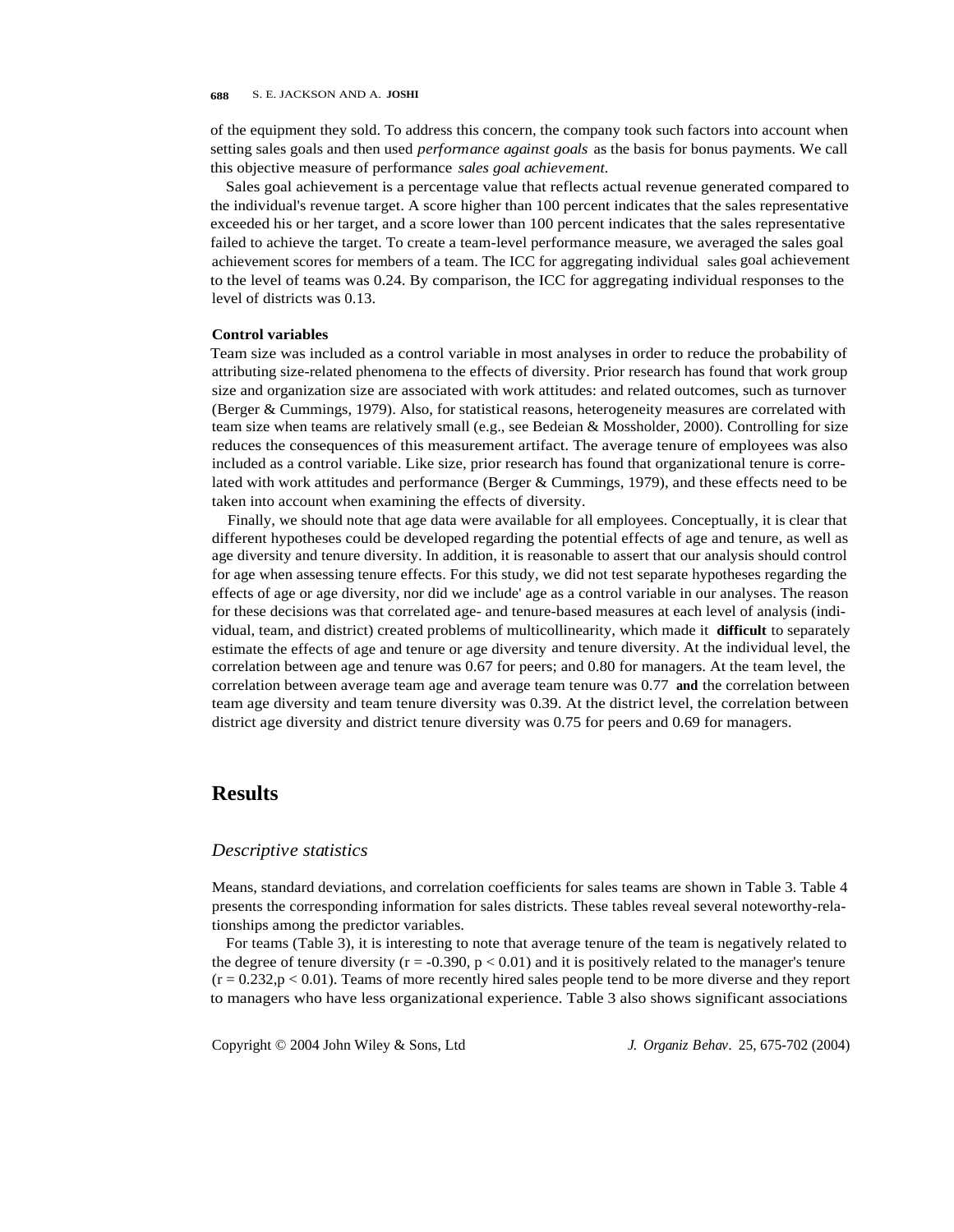|  |  |  |  |  |  |  |  | Table 3. Means, standard deviations and correlation coefficients for team-level variables |  |
|--|--|--|--|--|--|--|--|-------------------------------------------------------------------------------------------|--|
|--|--|--|--|--|--|--|--|-------------------------------------------------------------------------------------------|--|

|                |                                                                                           |                        |           |       |                 |                                            |                | DIVERSITY IN SOCIAL CONTEXT         |       |
|----------------|-------------------------------------------------------------------------------------------|------------------------|-----------|-------|-----------------|--------------------------------------------|----------------|-------------------------------------|-------|
|                |                                                                                           |                        |           |       |                 |                                            |                |                                     |       |
|                | Table 3. Means, standard deviations and correlation coefficients for team-level variables |                        |           |       |                 |                                            |                |                                     |       |
|                |                                                                                           | Mean                   | <b>SD</b> |       | $\mathfrak{D}$  | 3                                          | $\overline{4}$ | 5                                   | 6     |
|                |                                                                                           |                        |           |       |                 |                                            |                |                                     |       |
|                | Team size                                                                                 | 5.773                  | 2.985     |       |                 |                                            |                |                                     |       |
| 2              | Average team                                                                              | 9.595                  | 5.484     | 0.029 |                 |                                            |                |                                     |       |
|                | organizational tenure                                                                     |                        |           |       |                 |                                            |                |                                     |       |
|                | 3 Team gender diversity                                                                   | 0.331                  | 0.182     |       | $0.227 -0.110$  |                                            |                |                                     |       |
| $\overline{4}$ | Team ethnic diversity                                                                     | 0.277                  | 0.233     | 0.161 | 0.041           | 0.118                                      |                |                                     |       |
| 5              | Team organizational                                                                       | 0.847                  | 0.358     |       | $0.080 - 0.390$ | 0.098                                      | 0.039          |                                     |       |
|                | tenure diversity                                                                          |                        |           |       |                 |                                            |                |                                     |       |
|                | 6 Manager's gender                                                                        | 0.330                  | 0.471     | 0.077 | 0.054           | 0.097                                      |                | $0.133 - 0.022$                     |       |
|                | $(0=$ male; I= female)<br>7 Manager's ethnicity                                           | 0.782                  | 0.413     |       |                 | $0.080 -0.064 -0.090 -0.161 -0.007 -0.121$ |                |                                     |       |
|                | $(0 = non-white, I = white)$                                                              |                        |           |       |                 |                                            |                |                                     |       |
|                |                                                                                           | 16.538                 | 7.268     | 0.098 | 0.232           |                                            |                | $0.006 -0.009 -0.178 -0.043 -0.020$ |       |
| 8              | Manager's<br>organizational tenure<br>9 Sales goals achieved                              | $103.63951.314 -0.004$ |           |       |                 | $0.191 - 0.091 - 0.013 - 0.031$            |                |                                     | 0.080 |

Listwise  $\boldsymbol{n}$  = 395: values greater than or equal to 0.1 1 significant at  $p < 0.05$  level (2-tailed).

Table *4.* Means, standard deviations and correlation coefficients for district-level variables

|              |                              | Mean   | <b>SD</b> |          | 2        | 3        | $\overline{4}$          | 5     | 6                | 7     | 8        | 9        |
|--------------|------------------------------|--------|-----------|----------|----------|----------|-------------------------|-------|------------------|-------|----------|----------|
|              | Regional size                | 93.500 | 45.021    |          |          |          |                         |       |                  |       |          |          |
| $\mathbf{2}$ | Average peer<br>tenure       | 11.803 | 5.232     | $-0.298$ |          |          |                         |       |                  |       |          |          |
| 3            | Average manager<br>tenure    | 17.771 | 5.204     | $-0.069$ | 0.683    |          |                         |       |                  |       |          |          |
| 4            | Peer gender<br>diversity     | 0.438  | 0.074     | 0.163    | $-0.566$ | $-0.439$ |                         |       |                  |       |          |          |
| 5.           | Peer ethnic<br>diversity     | 0.368  | 0.126     | $-0.052$ | $-0.134$ | $-0.098$ | 0.368                   |       |                  |       |          |          |
| 6            | Peer tenure<br>diversity     | 0.825  | 0.276     | 0.115    | $-0.880$ | $-0.737$ | 0.447                   | 0.170 |                  |       |          |          |
| $7^{\circ}$  | Manager gender<br>diversity  | 0.337  | 0.184     | 0.226    | $-0.315$ | $-0.231$ | 0.355                   | 0.398 | 0.247            |       |          |          |
| 8            | Manager ethnic<br>diversity  | 0.273  | 0.222     | $-0.080$ | 0.071    | $-0.121$ | 0.228                   | 0.578 | $-0.039$         | 0.117 |          |          |
| 9            | Manager tenure<br>diversity  | 0.384  | 0.143     | 0.154    | $-0.546$ | $-0.444$ | 0.431                   | 0.091 | 0.522            | 0.123 | $-0.101$ |          |
| $\Omega$     | District goal<br>achievement | 02.205 | 16.812    | $-0.147$ | 0.225    |          | $0.424 - 0.210 - 0.089$ |       | $-0.446 - 0.157$ |       | $-0.053$ | $-0.151$ |

"Listwise *N=43:* Values greater than or equal to 0.31 are significant at *the* p <0.05 level (2-tailed).

between the ethnic diversity within teams and the personal attributes *of* team managers. More ethnically diverse teams are more likely to have managers who are female  $(r=0.133, p < 0.05)$  and nonwhite *(r=-0.161, p < 0.05).*

For districts (Table 4). the relationships among variables are of substantially greater magnitude. In general, there is a positive relationship between indicators *of* peer and managerial diversity. That is, districts with higher gender, ethnic and tenure diversity among salespeople also have higher gender, ethnic, and tenure diversity among managers ( $rs = 0.355$ , 0.578, and 0.522, respectively, all  $ps < 0.05$ ). In addition, for both sales people and managers, multiple dimensions *of* diversity are negatively associated with average organizational tenure. For example, districts with sales people with longer average

Copyright (, *2004* John Wiley & Sons, Ltd.

*J. Organiz.* Behau **25,** *675-702 (2004)*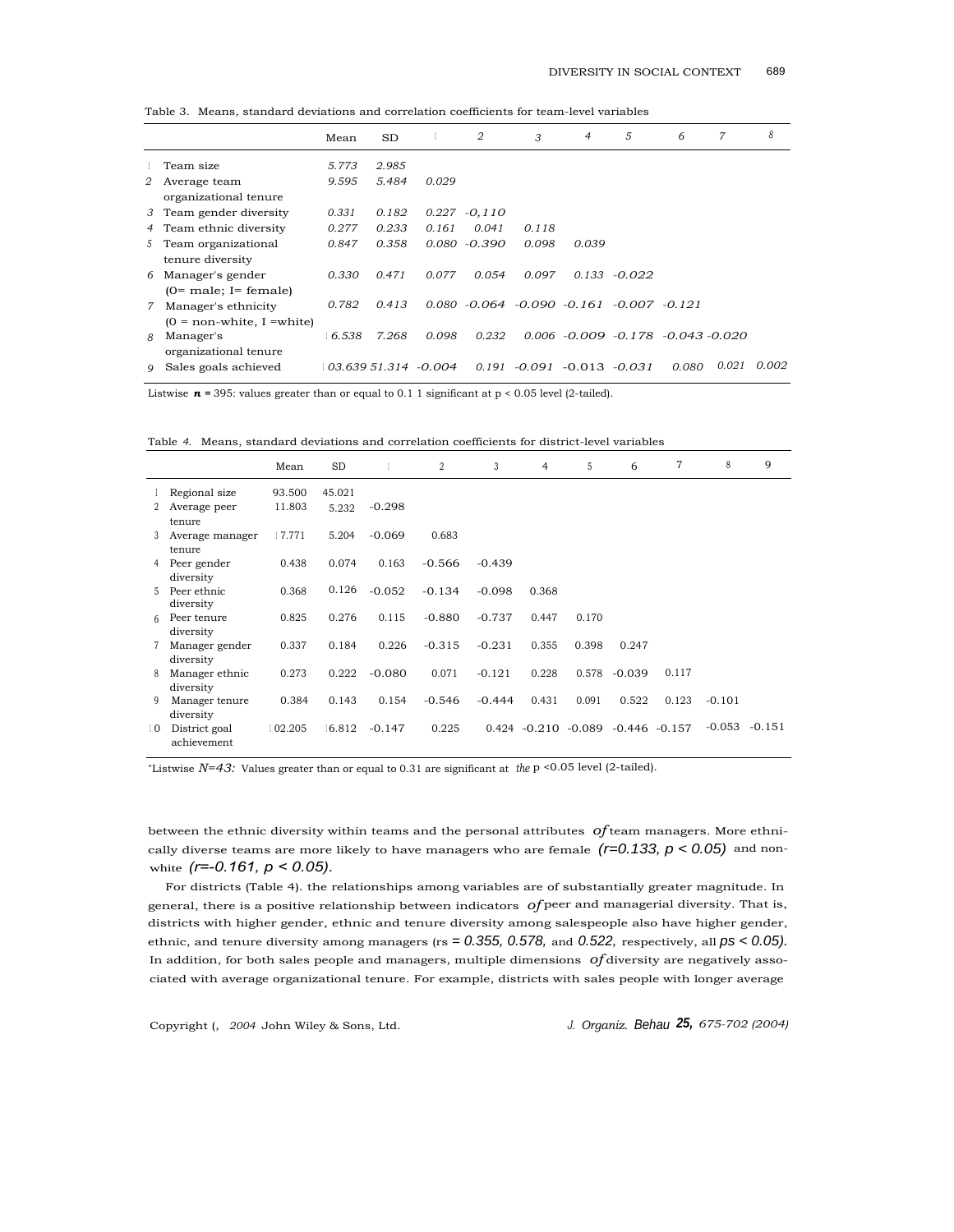tenure have significantly less ( $p < 0.05$ ) peer gender diversity ( $r = -0.566$ ), peer tenure diversity ( $r = -0.880$ ). managerial gender diversity ( $r = -0.315$ ), and managerial tenure diversity  $(r=-0.880)$ , managerial gender diversity  $(r=-0.315)$ , and managerial tenure diversity  $(r = -0.546)$ . A similar pattern of relationships is shown for managerial tenure.

Clearly, in this organization, tenure levels are lower within more diverse social units. The presence of these relationships underscores the importance of simultaneously taking into account multiple dimensions of diversity and the importance of considering jointly the characteristics of a team's members and its manager.

### Analytic strategy

Our theoretical arguments and related hypotheses present a complex, multilevel formulation of how the demographic compositions of teams, team managers, and work units combine to shape team cooperation and performance. We tested the model shown in Figure 1 using hierarchical linear modeling (HLM), conducting three separate analyses. Our analyses were conducted using the HLM 5 program

(Raudenbush, Bryk, Cheong, & Congdon, 2000).

Table 5 shows the results for the three analyses. For all the models analyzed we also included a preliminary step that tested a null model with no predictors. This step, which is not shown, partitions variance in sales goal achievement into within- and between-district components and assesses the degree of between-district variance in sales goal achievement. (A detailed discussion of HLM analyses can be found in Hofmann, Griffin, & Gavin, 2000). The analysis indicated that there was systematic between-district variance in team sales goals achievement ( $X2 = 59.64$ , d.f. = 41, p < 0.05). However, while 5 percent of the variance in team sales goal achievement resided between districts, 95 percent of the variance resided within districts.

Model 1 tests Hypothesis 1; it includes the team-level controls, all team diversity measures, and all team diversity interactions as predictors of team performance. Model 2 tests Hypothesis 2; it includes the controls, all team diversity measures and their interactions, the individual attributes of managers, and several team x manager interactions. Model 3 tests Hypothesis 3; it includes the controls, all team diversity measures and their interactions, all district diversity measures, and finally, the cross-level interactions between team and district diversity measures. In order to test the cross-level hypothesis, HLM procedures generated a regression line (i.e., team performance' regressed on team-level predictors) for each of the 42 districts included in the analysis. The parameters (slopes and intercepts)

generated by these 42 regression lines served as the dependent variables and were regressed on district-level (level 2) predictors. If the slopes for team diversity measures were significantly predicted by district diversity measures, Hypothesis 3 would receive support. However, prior to testing this hypothesis an intermediate step is essential. In this step, the intercept term only is considered an outcome and the district-level diversity measures are entered as predictors. In order to proceed with the cross-level analysis after including district-level diversity measures as predictors of the intercept term, betweendistrict variance in slopes should remain significant. This step also assesses the relationship between district diversity and district performance. We discuss our findings in detail below.

#### Hypothesis 1

Hypothesis 1 predicted a significant relationship between team performance and three dimensions of diversity-gender, ethnicity, and tenure-in combination. To test this hypothesis, we examined the level 1 coefficients for the two-way (gender x tenure, gender x ethnicity, tenure x ethnicity) and three-way (gender x ethnicity x tenure) interaction terms shown for Model 1. The overall R2 explained by Model 1 was 0.32.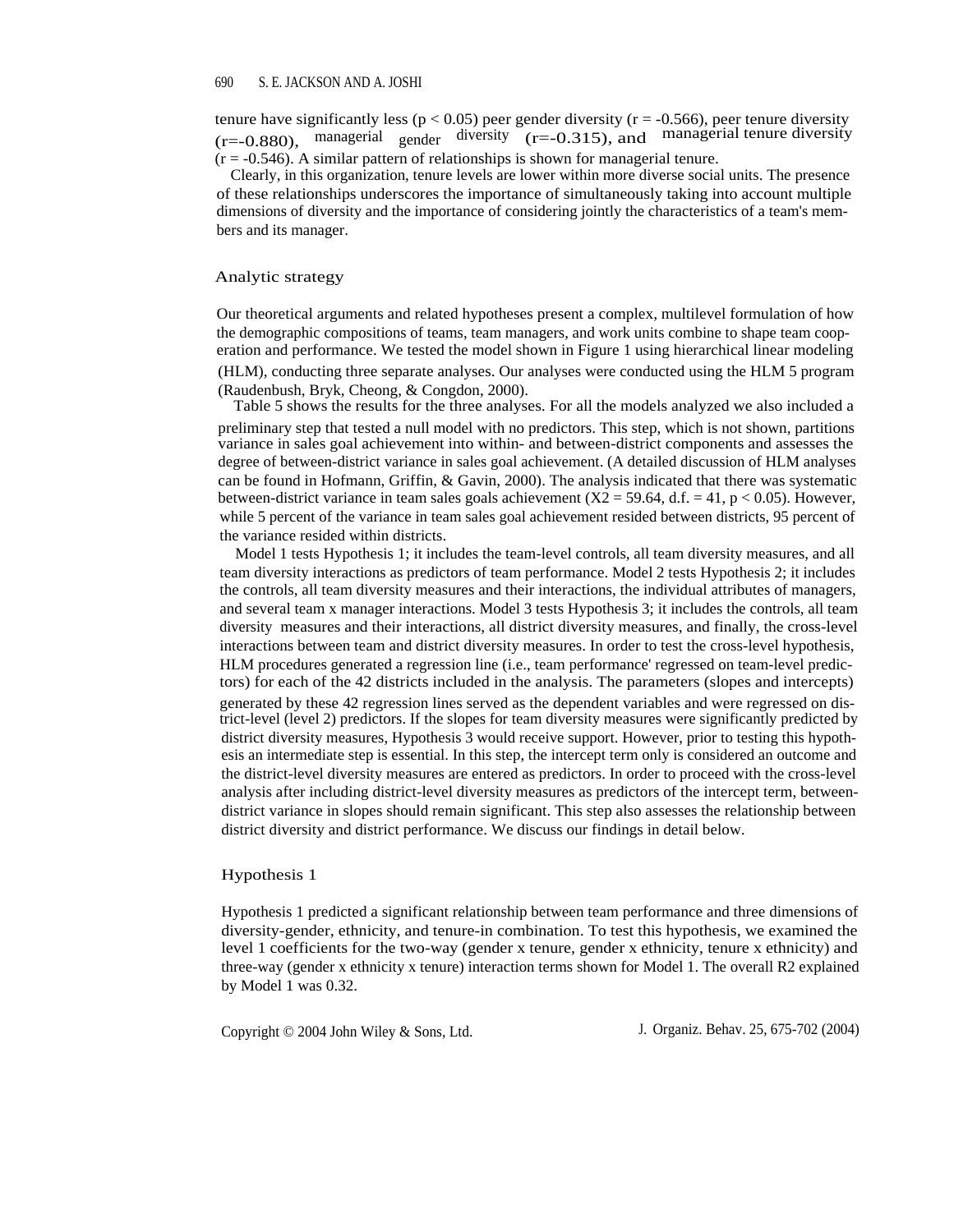| Fixed effects                                | Model I<br>Team as context |        | Model 2<br>Manager as context |        | Model 3<br>District as context |        |                       | Model 4<br>Full model |  |  |
|----------------------------------------------|----------------------------|--------|-------------------------------|--------|--------------------------------|--------|-----------------------|-----------------------|--|--|
|                                              | Gamma<br>coefficients      | SE     | Gamma<br>coefficients         | SE     | Gamma<br>coefficients          | SE     | Gamma<br>coefficients | SE                    |  |  |
| Team effects (Level 1)                       |                            |        |                               |        |                                |        |                       |                       |  |  |
| Average team tenure                          | $1.64**$                   | 0.38   | $1.94**$                      | 0.48   | $1.83**$                       | 0.43   | $1.90**$              | 0.47                  |  |  |
| Team size                                    | 0.59                       | 0.56   | 0.34                          | 0.58   | 0.35                           | 0.56   | 0.44                  | 0.58                  |  |  |
| Team gender diversity                        | $-63.27$                   | 65.52  | 30.66                         | 91.86  | $-45.36$                       | 64.18  | 2.48                  | 82.73                 |  |  |
| Team ethnic diversity                        | $-122.26$                  | 73.97  | $-117.39$                     | 93.88  | $-119.82$                      |        | 82.40 -125.33         | 91.19                 |  |  |
| Team tenure diversity                        | $-10.24$                   | 30.59  | $-9.39$                       | 47.50  | $-8.41$                        | 30.92  | $-7.29$               | 42.34                 |  |  |
| Team gender x ethnic                         | 334.96'                    | 176.15 | 328.73                        | 214.29 | 273.39                         | 181.50 | 289.00                | 204.34                |  |  |
| diversity                                    |                            |        |                               |        |                                |        |                       |                       |  |  |
| Team gender x tenure                         | 37.06                      | 74.09  | $-5.74$                       | 99.85  | 17.73                          | 70.87  | $-1.82$               | 89.26                 |  |  |
| diversity                                    |                            |        |                               |        |                                |        |                       |                       |  |  |
| Team ethnic x tenure                         | $141.36^{1}$               | 76.14  | $174.84^{1}$                  | 100.88 | 131.32                         | 85.98  | 142.90                | 92.42                 |  |  |
| diversity<br>Team gender $x$ ethnic $x$      | $-413.52*$                 | 190.21 | $-455.72^{1}$                 | 238.35 | $-327.25$ <sup>1</sup>         | 198.03 | $-353.08$             | 217.67                |  |  |
| tenure diversity                             |                            |        |                               |        |                                |        |                       |                       |  |  |
| Team manager effects (Level 1)               |                            |        |                               |        |                                |        |                       |                       |  |  |
| Manager's gender'                            |                            |        | $56.31*$                      | 25.91  |                                |        | 44.901                | 23.43                 |  |  |
| Manager's ethnicity <sup>b</sup>             |                            |        | 6.90                          | 11.20  |                                |        | 0.00                  | 12.05                 |  |  |
| Manager's tenure                             |                            |        | $-0.99$                       | 0.71   |                                |        | $-0.70$               | 0.70                  |  |  |
| Team gender diversity x<br>manager gender    |                            |        | $-130.36*$                    | 57.18  |                                |        | $-106.98*$            | 52.37                 |  |  |
| Team ethnic diversity x<br>manager ethnicity |                            |        | $-11.44$                      | 23.50  |                                |        | 0.19                  | 24.03                 |  |  |
| Team tenure diversity x                      |                            |        | 1.02                          | 0.79   |                                |        | 0.47                  | 0.80                  |  |  |
| manager tenure                               |                            |        |                               |        |                                |        |                       |                       |  |  |
| District effects (Level 2)                   |                            |        |                               |        |                                |        |                       |                       |  |  |
| District size                                |                            |        |                               |        | $-0.09$                        | 0.05   | $-0.11*$              | 0.05                  |  |  |
| A verage peer tenure                         |                            |        |                               |        | $-7.05**$                      | 1.71   | $-6.83**$             | 1.73                  |  |  |
| A verage manager tenure                      |                            |        |                               |        | $1.92*$                        | 0.81   | $2.14*$               | 0.82                  |  |  |
| Peer gender diversity                        |                            |        |                               |        | $-119.80$                      | 106.79 | 103.54                | 105.12                |  |  |
| Peer ethnic diversity                        |                            |        |                               |        | $-7.20$                        | 25.73  | $-8.41$               | 26.45                 |  |  |
| Peer tenure diversity                        |                            |        |                               |        | $-64.98*$                      | 28.53  | $-60.89*$             | 28.29                 |  |  |
| Managerial gender diversity                  |                            |        |                               |        | 22.83                          | 20.31  | 11.24                 | 18.86                 |  |  |
| Managerial ethnic diversity                  |                            |        |                               |        | 15.07                          | 15.67  | 16.52                 | 16.53                 |  |  |
| Managerial tenure diversity                  |                            |        |                               |        | 11.44                          | 23.02  | 8.23                  | 22.66                 |  |  |
| Team x district effects (cross-level)        |                            |        |                               |        |                                |        |                       |                       |  |  |
| Team gender diversity x                      |                            |        |                               |        | $-152.13$                      | 677.16 | $-276.13$             | 616.71                |  |  |
| peer gender diversity                        |                            |        |                               |        |                                |        |                       |                       |  |  |
| Team gender diversity x                      |                            |        |                               |        | $-185.29$                      | 123.12 | $-45.42$              | 86.39                 |  |  |
| managerial gender diversity                  |                            |        |                               |        |                                |        |                       |                       |  |  |
| Team Ethnic Diversity x                      |                            |        |                               |        | NE                             | NE     | NΕ                    | ΝE                    |  |  |
| peer ethnic diversity                        |                            |        |                               |        |                                |        |                       |                       |  |  |
| Team ethnic diversity x                      |                            |        |                               |        | NΕ                             | NE     | NE                    | NE                    |  |  |
| managerial ethnic diversity                  |                            |        |                               |        |                                |        |                       |                       |  |  |
| Team tenure diversity x                      |                            |        |                               |        | NΕ                             | NE     | NE                    | NE                    |  |  |
| peer tenure diversity                        |                            |        |                               |        |                                |        |                       |                       |  |  |
| Team tenure diversity x                      |                            |        |                               |        | NΕ                             | NE     | ΝE                    | NE                    |  |  |
| managerial tenure diversity                  |                            |        |                               |        |                                |        |                       |                       |  |  |

*Table 5. Results of hierarchical linear models assessing the moderating effects of social context on the relationship between team diversity and team performance*

*Note: N (teams) = 365; N (districts) = 42.*

 $'$ *For gender, 0 = male; I = female.* 

*For manager ethnicity, 0 = white; I = people of color.*

*`NE indicates that the coefficient was not estimated due to lack of variance in the effects across sales districts. <sup>1</sup> p<0.10;''p<0.05; \*\*p<0.01.*

*Copyright* (t1 *2004 John Wiley & Sons, Ltd.*

*J. Organiz Behav. 25, 675-702 (2004)*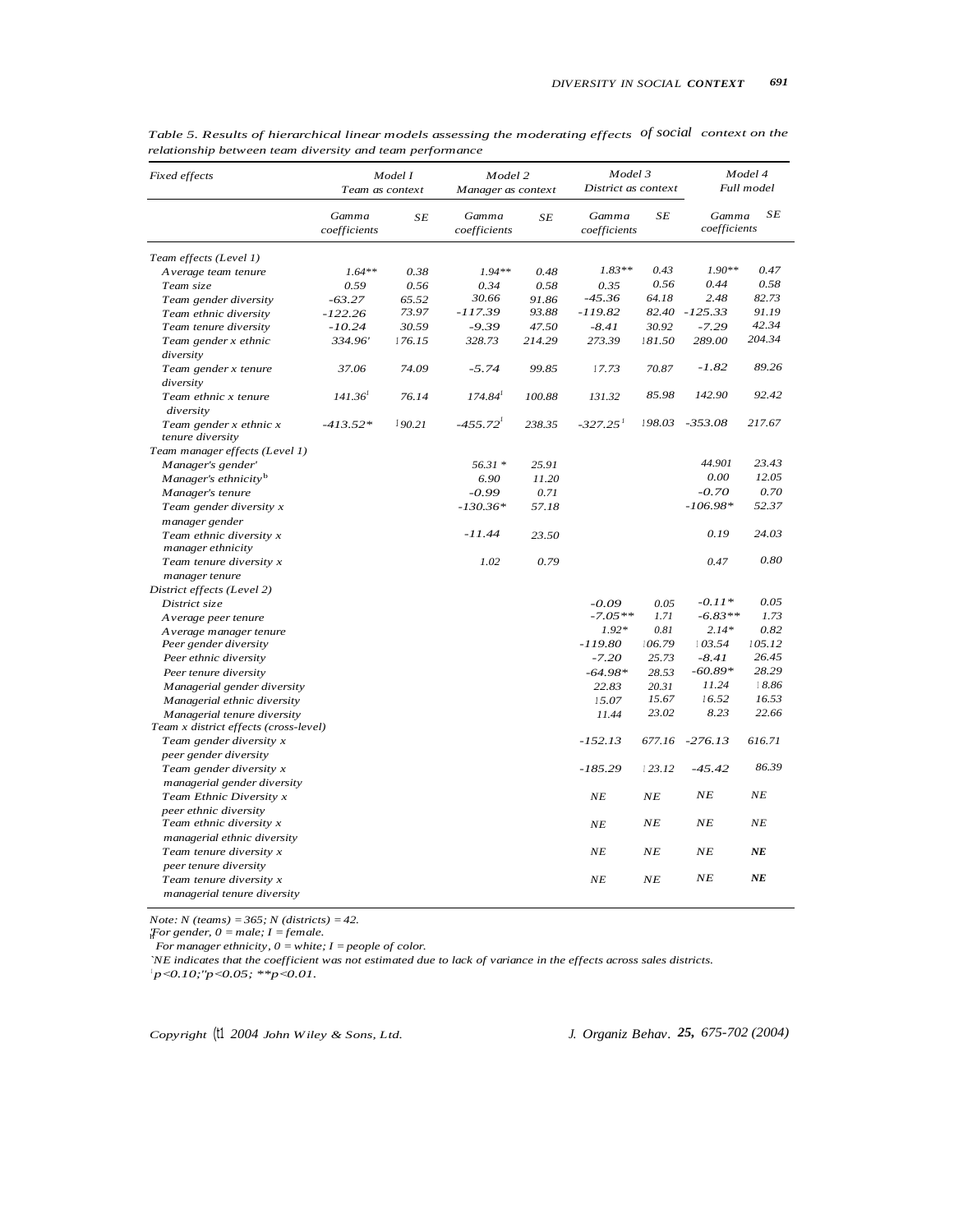#### **Teams with High Tenure Diversity**



**Team Ethnic Diversity**

Figure 2. Moderating effect of internal team context onthe relationship between team diversity and team performance

The gender x ethnic diversity and the ethnic x tenure diversity interaction terms were both positive and marginally significant (y = 334.96 and -y = 141,36, respectively, p < 0.10). As predicted by Hypothesis 1, the coefficient for the tenure x ethnic x gender diversity interaction term was significant  $(7 = -413.52, p < 0.05)$ .

Figure 2 illustrates the form of the tenure x ethnic x gender diversity interaction. Figure' 2 shows that ethnic and gender diversity both detracted from performance in teams with low tenure diversity. However, in teams with high tenure diversity, greater ethnic diversity was associated with higher performance. Furthermore, the benefits of ethnic diversity were greater for teams with relatively low gender diversity. Overall, performance was best (106.6 per cent of sales goal targets) in teams with relatively low tenure diversity, low gender diversity and low ethnic diversity. These results support Hypothesis 1. The results shown in Model 1 are consistent with social identity theory; they are not consistent with the value-in-diversity perspective.

# *Hypothesis 2*

Hypothesis 2 predicted that the relationship between team diversity and performance would be *mod*erated by the demographic attributes of managers. To assess the moderating effects of managers' attributes, we examined the level 1 coefficients associated with three interaction terms: team gender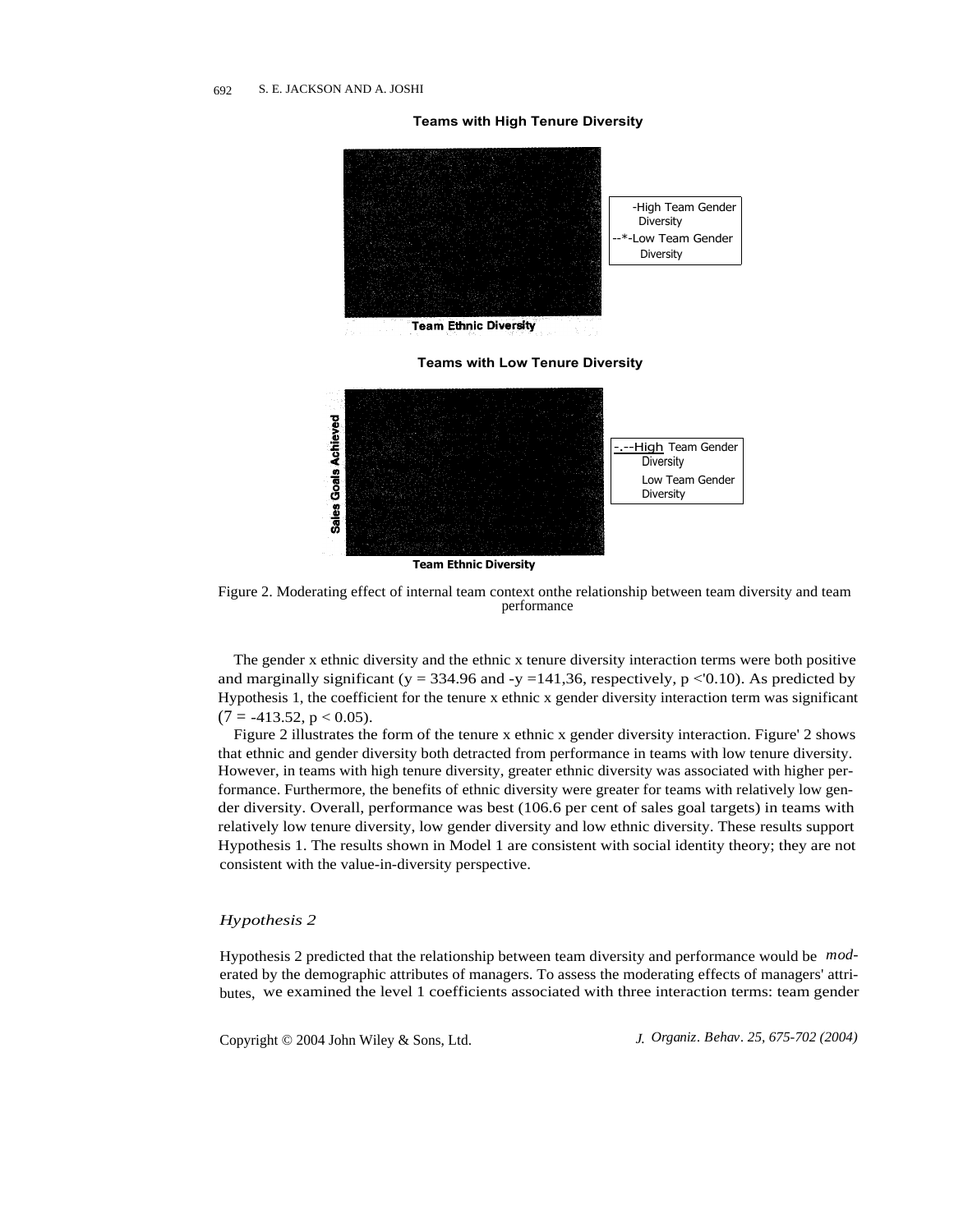**Manager Gender x Team Gender Diversity**



Figure 3. Moderating effect of team manager gender on the relationship between team gender diversity and team performance

diversity x manager gender; team ethnic diversity x manager ethnicity; and team tenure diversity x manager tenure. These results are shown as Model 2 in Table 5. The overall *R2* explained by Model 2 was 0.32.

Hypothesis 2 was partially supported. On the one hand, we found no significant interactions between ethnic or tenure diversity within teams and the ethnicity or tenure of managers. However, as predicted by Hypothesis 2, the effect of team gender diversity was moderated by manager gender ( $v = -130.36$ , p < 0.05). Figure 3 illustrates these effects. For teams with male managers, increasing gender diversity had no effect on team performance. For teams with female managers, there was a negative relationship between gender diversity and team performance.

# *Hypothesis 3*

Hypothesis 3 predicted that the degree of diversity present in sales districts would moderate the relationship between team diversity and team performance. That is, we predicted that performance would be partly explained by cross-level interactions between team-level and district-level diversity. Before assessing the moderating effects of district diversity, we examined the relationship between the level 2 intercept terms and district level diversity measures (an intercepts-as-outcomes model; see Hofmann et al., 2000, for a discussion). This analysis assessed the relationship between diversity and sales goal achievement at the district level. Note that the level 2 effects show separate coefficients for the effects of diversity within the sales force (peers) and diversity within the managerial ranks (managers). The results, shown as Model 3 in Table 5, revealed a significant negative effect on performance of peer<br>tenure diversity ( $y = -64.98$ ,  $p < 0.05$ ). The overall  $^{R2}$  explained by district diversity measures after controlling for team level predictors was 0.04. After entering the district diversity measures as predictors of the intercept term we examined whether there was any residual variance in the slope parameters, which might be explained by cross-level effects (Hofmann et al., 2000). We found that only the slope indicating the relationship between team gender diversity and sales goal achievement within each sales district had significant residual variance associated with it  $(X^2 = 116.34, p < 0.001)$ . However, when we modeled this variance using district-level gender diversity among peers and managers we did not obtain significant results. As shown in Model 3, the coefficients for the two cross-level gender effects were negative ( $y = -152.13$  for team gender diversity x district gender diversity of peers, and  $7 = -185.29$  for team gender diversity x district gender diversity of managers) but not significant ( $p > 0.10$ ). Thus, Hypothesis 3 was not supported.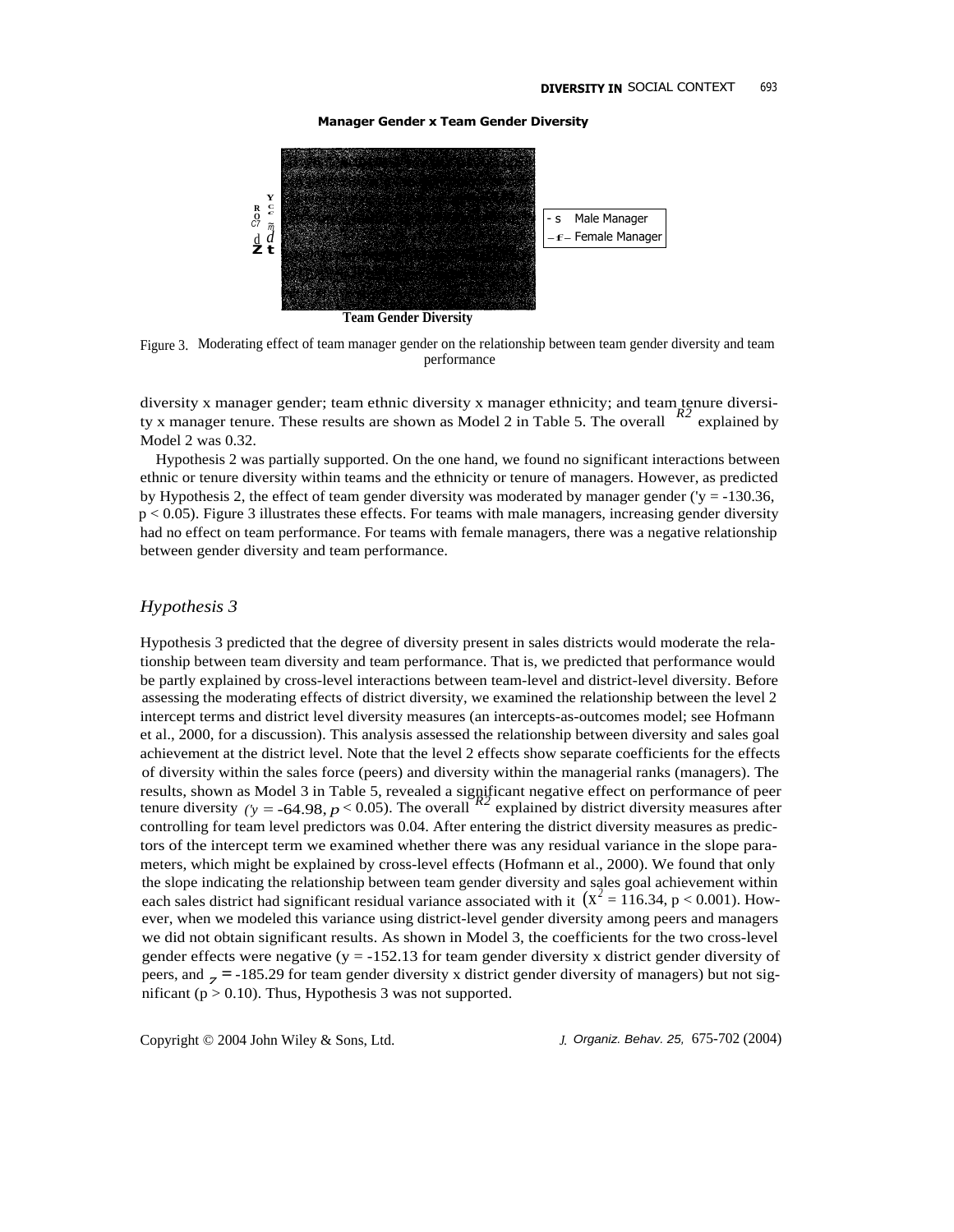In formulating Hypothesis 3, we focused on the potential role of district level diversity as a moderator of team level effects. We did not formulate hypotheses about the effects of district-level peer or managerial diversity on performance. That is, we did not predict that the level I effects for teams would also hold at the level of districts. Nevertheless, Model 3 reveals that district-level tenure diversity among sales personnel was negatively related to the performance of teams within the districts. The overall <sup>R2</sup> explained by district diversity measures in Model 3 after controlling for team level predictors was 0.05.

Finally, Model 4 in Table 5 shows the coefficients for a full model that includes all of the effects examined to test Hypotheses 1-3. The overall pattern of results remained essentially unchanged when all variables were included in the full model. That is, the coefficients generally retained their sign (positive or negative) and their strength relative to each other. With one exception, the results for the full model were consistent with the conclusions we have drawn thus far for Hypotheses 1-3. The exception is that the three-way interaction for the effect of gender x ethnic x tenure team diversity ( $=$  -353.08, n.s.) was non-significant in Model 4. This level 1 interaction effect for team composition became weaker when other elements of the social context were included as predictors of team performance.

# **Discussion**

In order for employers to manage workforce diversity effectively, theyy must first understand how it influences their organizations. In their attempts to understand the effects of workforce diversity, many employers monitor and compare the experiences (e.g., rates of hiring, promotion, and turnover; pay levels; attitudes) of employees' with different demographic backgrounds (e.g., men versus women; members of different ethnic groups). If no group-based differences are found, the conclusion drawn is that there are no diversity-related problems for the organization to address. If between-group differences are discovered, a search for explanations is likely to follow and then attempts may be made to provide remedies. Typically, the suggested remedies focus on changing the behavior and attitudes of individual employees and changing the personnel practices used to manage individual employees. The objective of such remedies is to eliminate the observed differences among individuals who belong to demographically defined groups. This widely accepted approach to managing diversity is grounded in a mental model that views organizations as collections of people who differ on a variety of individual characteristics (such as gender, ethnicity, and tenure).

2014년 1월 21일 - 1월 21일 3월 21일 3월 21일 3월 21일 3월 21일 3월 21일 3월 21일 3월 21일 3월 21일 3월 21일 3월 21일 3월 21일 3<br>대한민국의 대한민국의 대한민국의 대한민국의 대한민국의 대한민국의 대한민국의 대한민국의 대한민국의 대한민국의 대한민국의 대한민국의 대한민국의 대한민국의 대한민국의 대한민국의 대한민국의 대한민국의 대한

The approach that employers typically use to understand diversity differs markedly from the approach that many researchers have adopted in recent years. Although research on differences in the outcomes of various demographic groups continues, during the past two decades many researchers interested in diversity have focused on understanding how the demographic composition of groups and organizations influence team and organization outcomes. Such work recognizes that organizations comprise a variety of smaller social units, including work teams, task forces, departments, and so on. It is within the context of these smaller social units that many of the dynamics of diversity unfold.

This study considered whether the social context shapes how work teams experience diversity. If social context plays a role in shaping the performance of diverse teams, then organizations- might be able to manage -performance more effectively by attending to how employees with various demographic characteristics are distributed among teams and across larger work units, such as sales districts.

We examined the role of social context as a moderator of the effects of team diversity on team performance in a large U.S. company with a progressive approach to diversity management. For 365 sales teams in 42 districts, we assessed three elements of team social context: the configuration of diversity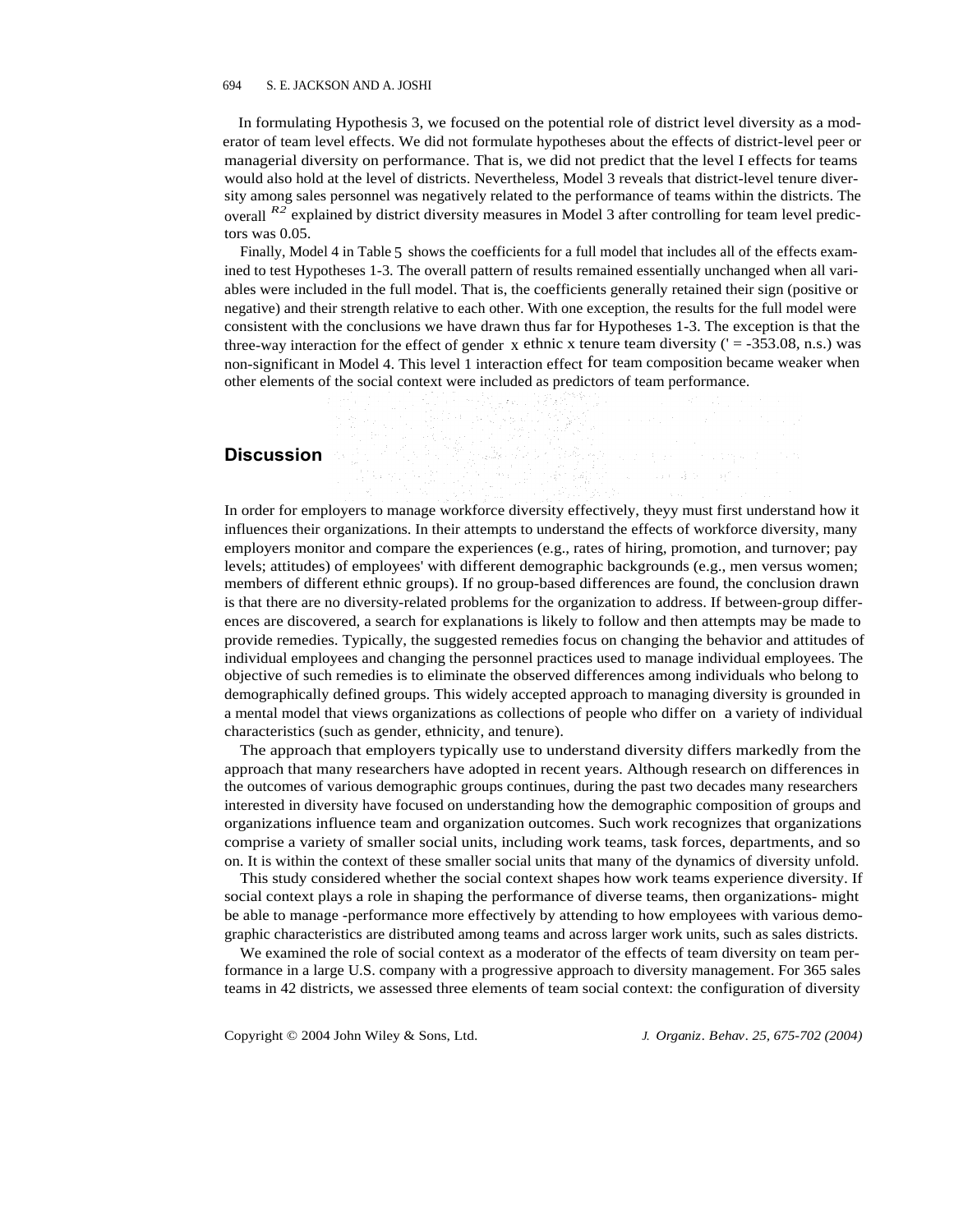within teams, the characteristics of team managers, and the diversity of the larger work units (sales districts) in which teams were located. Numerous theoretical arguments implicated these elements of the social context as relevant to understanding the consequences of team diversity. Because different theories often make opposing predictions about how the social context is likely to affect work teams, we developed non-directional hypotheses. We simply predicted that the three elements of the social context that we studied would be useful in explaining the effects of team diversity.

#### *Summary of major findings*

Overall, we found some support for the general proposition that the effects of team diversity are more predictable when the social context is also taken into account. The social context of teams *does* appear to moderate the effects of team diversity on team performance, and in numerous ways.

#### **Multidimensional diversity**

Regarding the multidimensional nature of diversity within teams, we found that the effects on team performance of any one type of diversity-gender, ethnic, or tenure diversity-depended on the other types of diversity present in the team. Our most striking finding, shown in Figure 2, was that team performance was lowest for teams with a combination of relatively high tenure diversity *and* high gender diversity *and* high ethnic diversity.

#### **Manager characteristics**

Regarding the characteristics of managers, we found that this element of social context also shaped the consequences of team diversity. However, the pattern of results is not easily explained by any one theory. For female managers only, increasing gender diversity within a team was associated with performance declines. In teams with male managers, gender diversity was unrelated to team performance. In addition to the likely financial consequences of these effects for the firm, these findings also have monetary implications for sales managers, whose compensation depends on their teams' performance. For example, Figure 2 suggests that female managers who are assigned to manage teams with higher levels of gender diversity would be eligible for less incentive pay compared to those who are assigned to manage more homogeneous teams. Yet, it appears that the female managers assigned to manage the less diverse teams may be assigned to teams that are inherently more difficult to manage.

## **District diversity**

The third element of social context that we investigated was diversity among peers and managers in the sales district. Here we found no evidence that social context moderated the effects of team diversity. However, our analysis of district-level effects did reveal significant negative effects of district-level peer tenure and peer tenure diversity. Overall, team performance was lower in districts with lower average tenure and in districts with greater tenure diversity. In contrast, team performance was unrelated to the demographic characteristics of the districts' managerial rank.

#### **Caveats and limitations**

Our results indicate that the social context of teams may shape the effects of team diversity on team performance. Before discussing these results in more depth, we wish first to acknowledge the limitations of our data and thus our ability to draw firm conclusions. The most significant limitations include the cross-sectional nature of the data and the inclusion of only three dimensions of team diversity.

The use of cross-sectional data greatly constrains our ability to make claims about the causal direction of reported effects. It is possible, for example, that histories of team performance influence subsequent team composition, including both team diversity and the characteristics of team managers.

Copyright *c'-* 2004 John Wiley & Sons, Ltd.

*J.* Organiz. Behav. 25, 675-702 (2004)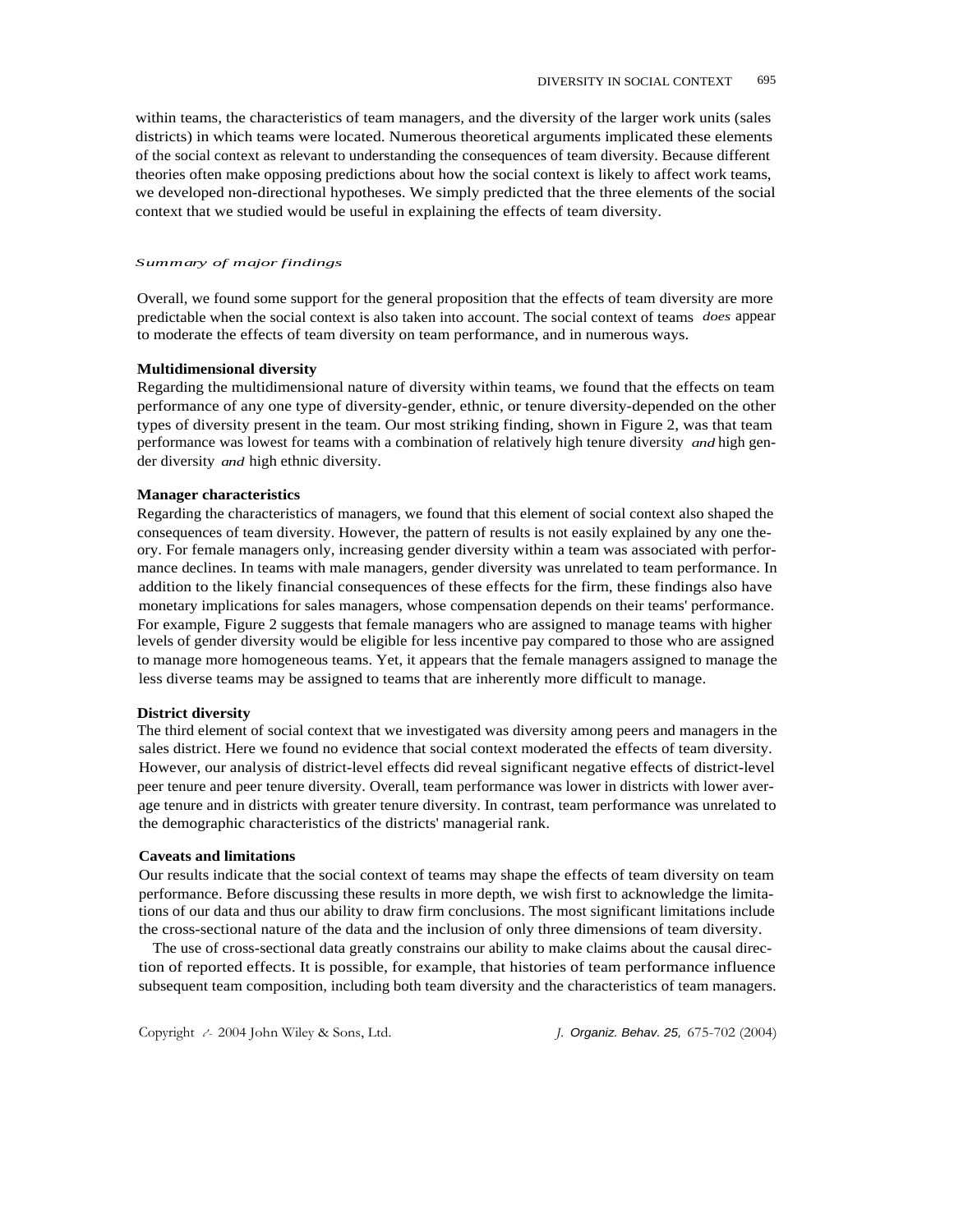This might occur if experienced team managers had observed (or merely believed) that team composition was associated with team performance (e.g., see Mayo, Meindl, & Pastor, 1996), and then used this information when deciding whether to accept a jobb placement and/or when making decisions that affected' the staffing of the teams they managed. For example, if experienced managers observe that diverse teams tend to perform worse than homogeneous teams, they might strive to increase the degree of homogeneity of the teams they manage. Although we think this alternative causal model is an unlikely explanation for our results, we cannot rule it out.

Because we included only three dimensions of diversity in, our analyses, it is possible that some important effects of diversity were not detected. It is also possible that some diversity effects were not accurately specified. For example, as we explained, tenure and age, were highly correlated in the population. We did not report alternative models that included age effects in place of the tenure effects, but we did test such models. The results were essentially the same regardless of whether we used the age or tenure indicators. Thus, in this organization, it is not possible to disentangle the age and tenure effects. Each of the three attributes we measured gender, ethnicity, and tenure-may also be associated with other unmeasured but theoretically interesting dimensions of diversity, such as marital status, family status, and/or religion. It is possible that some of the effects we attributed to measured constructs were actually due to unmeasured constructs. Of course, the specific, single-company context in which the study was conducted also limits our ability to draw conclusions about how diversity might affect teams in other organizations.

Finally, we acknowledge that the ideas upon which we developed our three hypotheses imply a much more complex model than we tested here. In particular, in developing Hypothesis 1, we argued (and later showed) that the effects of diversity are best understood when multiple dimensions of diversity are considered in combination. However,, subsequently when we examined cross-level diversity effects, we did not attempt to fully model all of the possible interactions among diversity dimensions (within and between levels). Although we had a relatively large sample, the number of potential interaction terms required to test a fully developed model was prohibitively large. Thus, the power of our analysis would have been quite low. Without strong theoretical guidance and no prior research upon which to make predictions, we chose to forego the investigation of these more complex relationships.

Given the caveats and limitations described above, can *any* conclusions be drawn from this study? We believe the answer to this question is `yes'. Despite the study's limitations, several of its strengths bolster our confidence in the validity of our conclusions. One strength is that data were available for a relatively large number of teams, which were distributed among a large number of districts located throughout all regions of the United States. Thus, the findings describe the effects of diversity across a wide range of conditions, including rural and urban areas, west coast and east coast, economically prosperous and disadvantaged, and so on. Another strength is the use of objective measures of team performance. These performance measures had been carefully calibrated by the organization in order to rule out a variety of irrelevant influences, such as the nature of the equipment being sold, environmental munificence,, and the subjective biases that can contaminate more subjective performance measures.

# *Conclusions about current theory and future research*

All research reflects decisions about what to measure and what to ignore. Within the research community, the accepted doctrine is that theoretical considerations should drive decisions about which constructs to measure and which relationships to investigate. Research and theory relevant to understanding `diversity' have focused on many different social units. Pfeffer's (1983) landmark treatise on organizational demography treats organizations as the unit of analysis. Hambrick and Mason's (1984) seminal article on `upper echelons' focuses on teams as the unit of analysis, as have many subsequent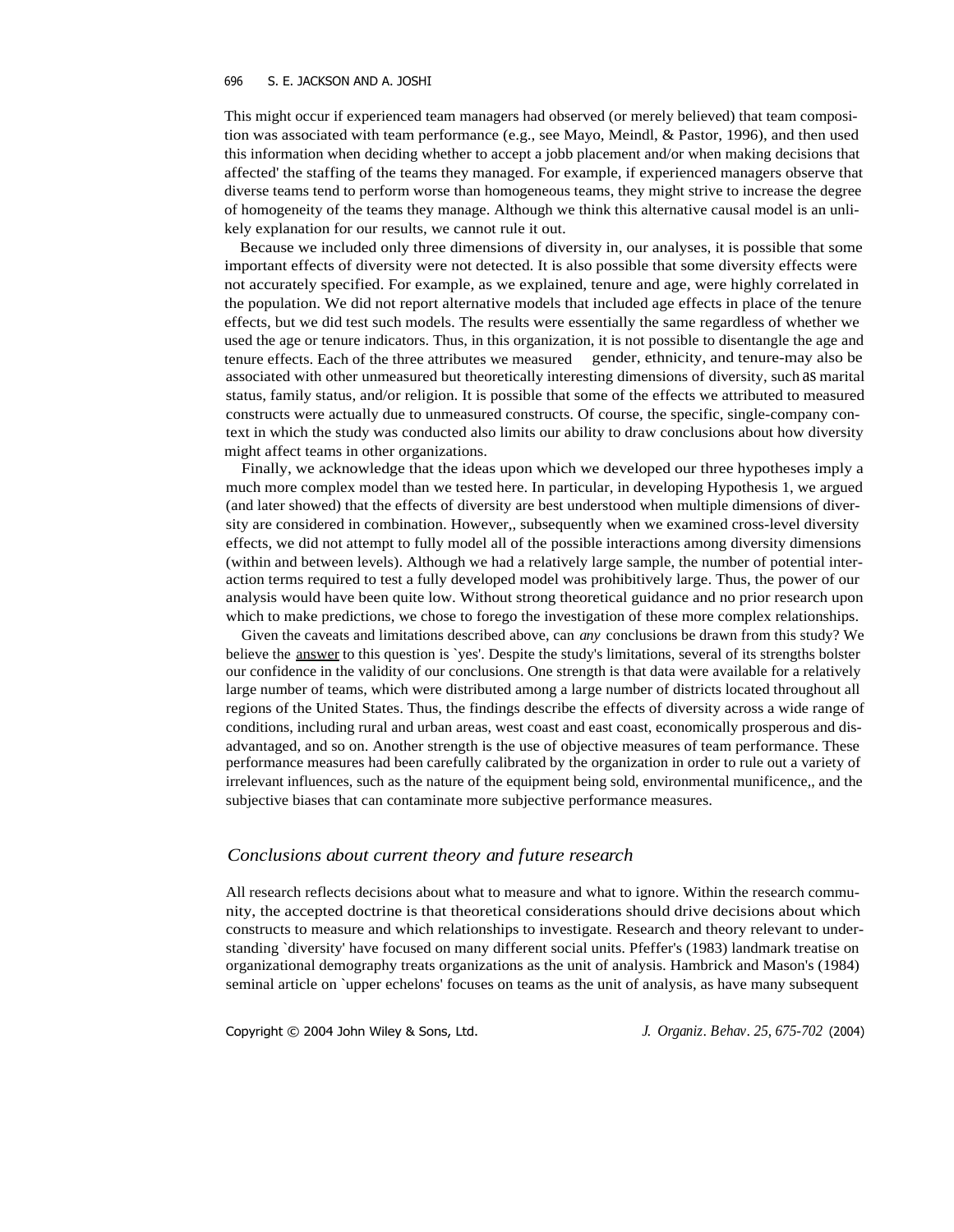studies. In addition, researchers have investigated the effects of diversity at the level of departments within an organization (e.g., see Tolbert et al., 1996) and at the level of dyads (a.k.a. relational demography; see Tsui & Gutek, 1999).

While the body of diversity research and theory as a whole recognizes the complex, multilevel nature of diversity phenomena (e.g., see Jackson et al., 1995; Triandis, 1992; Tsui et al., 1995), most empirical studies ignore the complexity. Instead, they designate only one focal unit for the investigation-individuals, dyads, teams, departments, or organizations. The lack of strong theoretical frameworks specifying cross-level and/or multilevel diversity dynamics provides one explanation for the lack of cross-level and multilevel research. No single theoretical perspective offers parsimonious predictions about the role of the three elements of social context that we investigated. To the extent that researchers find it difficult to gain acceptance for work that is more exploratory and less theory-driven, opportunities for new learning may be overlooked. If no extant theories make predictions about related phenomena at other levels of analysis, researchers may not look for the phenomena.

Diversity research may be particularly prone to the problem of missing theories relevant to the role of social context. Nevertheless, we believe that multilevel and cross-level investigations offer some potential for improving our understanding of diversity dynamics within organizations. Eventually, parsimonious diversity theories will be formulated to guide cross-level diversity research, but this will take time. Meanwhile, exploratory work that examines the usefulness of taking elements of the social context into account seems justified. As Johns (2001) observed, `There are several reasons why scholars should consider, study, and report organizational context. Perhaps the most central, if mundane, reason is that, like Everest, it is there (p. 34)'. To this we would simply add, `and there is some evidence that it matters'.

Researchers who explore how social contexts affect the dynamics of team diversity may be rewarded with serendipitous findings. If the level of theory used to develop hypotheses does not match the level of the phenomenon, researchers will fail to see the phenomenon (see Rousseau, 1985; House, Rousseau, & Thomas-Hunt, 1995; Kozlowski & Klein, 2000). If we had followed the most common approach used to study diversity, which is mostly acontextual, we would have ignored the characteristics of team managers and sales district diversity when assessing the effects of team diversity. We would not have discovered that the negative effects of team gender diversity are greater for female managers-a result that we believe would be counterintuitive to most managers in the company we studied, and may also be counterintuitive to many diversity researchers. Are similar results lying undiscovered in other data sets? We suspect the answer is yes, and encourage researchers to search for them if they have the opportunity.

Including district-level predictors enabled us to rule out the possibility that the team-level effects we observed might actually have been artifacts that were caused by district-level phenomena. For example, when we first presented our findings to the company's diversity director, he immediately questioned whether the results were a function of the demographic characteristics of the districts. Because this company made a specific effort to recruit a workforce that was representative of the local labor market, he wondered whether the team effects might disappear when district-level demographics were taken into account. Our multilevel analysis (Model 3) revealed that the three-way interaction effect for team tenure x gender x ethnic diversity could not be explained completely by district-level effects.

# *Conclusions about the practice of diversity management in organizations*

From a practical standpoint, it is difficult to state the implications of the past decade of research on team diversity because there has been little consistency in the reported results. Diversity sometimes is associated with positive outcomes, other times with negative outcomes, and often it has no effects at all (e.g., see Webber & Donahue. 2001; Jackson et al., 2003). This same statement is true of the findings in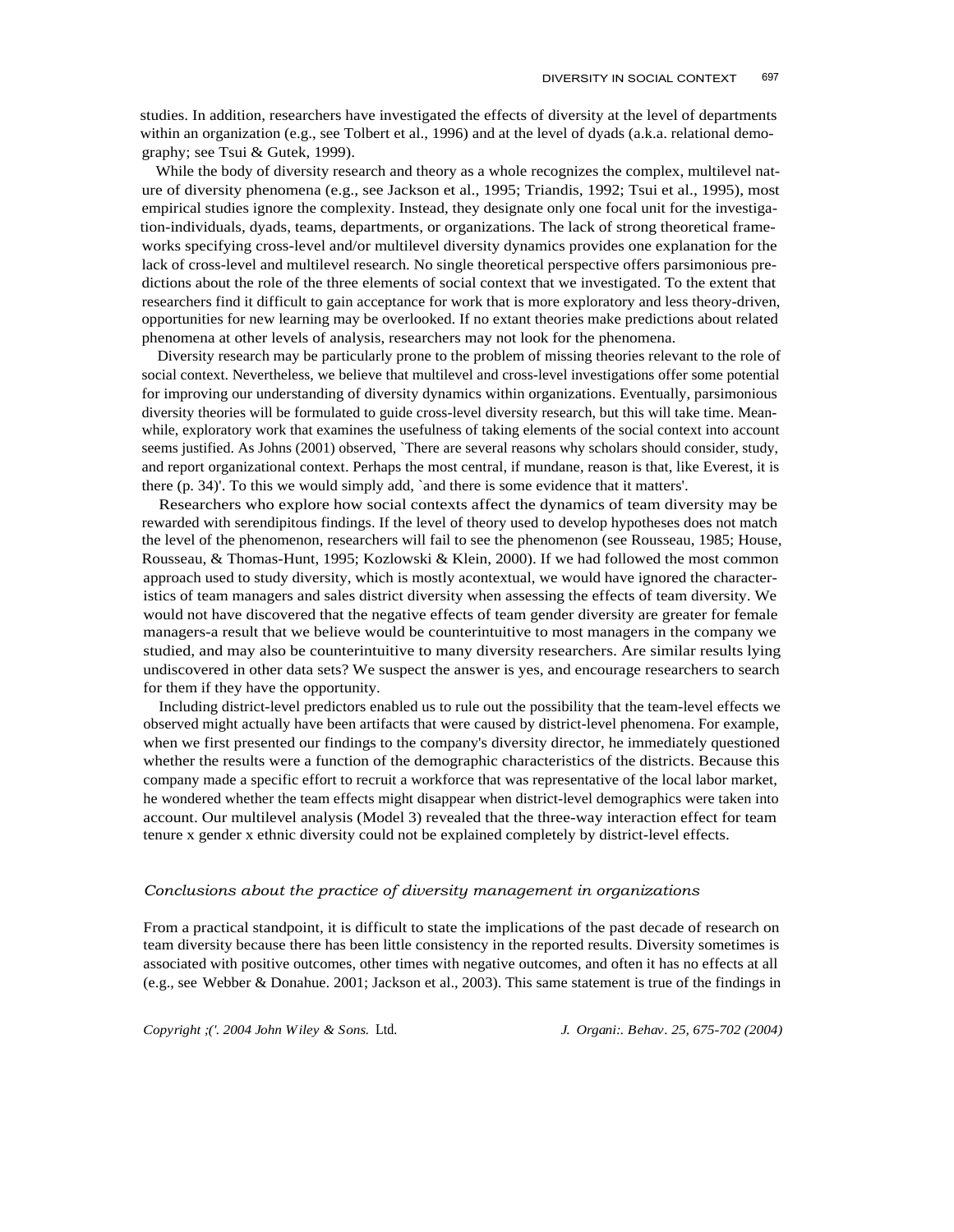this study-no general statement accurately describes the effects of diversity in this organization.' For Company ABC, which has publicly stated that it values diversity and believes that diversity promotes improved organizational performance, the results serve as a reminder that diversity and performance do not always go hand in hand. Despite (or perhaps due to) the company's significant investments aimed at recruiting and retaining a diverse workforce, there is no evidence to support the assertion that diversity is associated with improved performance. The results show that team performance was generally not hindered by gender or ethnic diversity. Perhaps because Company ABC invested heavily in training related to these dimensions of diversity, teams were able to manage gender and ethnic diversity relatively well. On the other hand, there was some evidence that tenure diversity was disruptive for teams-perhaps because employees had not been trained to attend to it.: The evidence also suggests that teams were less effective in managing their diversity to the extent: that several types of diversity were present simultaneously. For Company ABC, a clear implication is that additional efforts are needed to assist teams characterized by a confluence of multiple forms of diversity.

Upon hearing about our results from this study, managers and researchers alike have expressed concern over the possibility that results linking diversity to poor performance might be (ab)used to justify employment discrimination. Diversity practitioners have expressed the concern that the results from Company ABCin particular may cast doubtt on the value of investing- corporate resources in efforts intended to increase the representation of women and minorities. In response to such concerns, we urge restraint when making the leap from results to practice. Rather than using the results of the present study to state conclusions and formulate new policies, a more appropriate practical step would be to adopt the general analytic framework as one that can be used to diagnosis diversity issues that need to be addressed in an organization. Another result that might guide additional diagnostic work concerns the positive impact of having a female manager. What •accounts for such an effect? Do female managers have skills that male managers should learn? Or, might this effect be caused by practices that result in high-performing male managers being promoted to higher levels more quickly that high-performing female managers? And, why is gender diversity more problematic for teams with female (versus male) managers? Although our analysis cannot answer these questions, it focuses attention on a few specific questions for Company ABC to investigate further. By focusing on the key issues that are evident in this particular organization, Company ABC should be able to better leverage whatever resources they, invest in diversitymanagement activities.

This study also suggests that organizations may find it useful to reassess their diversity management goals and consider alternative measures for evaluating the effectiveness of their change efforts. Currently, when organizations attempt to assess how well they manage diversity, they usually compare the experiences (e.g., hiring rates, pay levels, attitudes, turnover) of one demographic group (e.g., males or whites) to another (e.g., women or ethnic minorities). While; such comparisons can be useful,: they are only partial indicators of whether diversity is being managed well. Comparing the attitudesand performances of diverse versus homogeneous teams is another approach' to assessing how well an orga ni7ation is managing its diverse workforce. At a minimum, organizations should consider: monitoring the attitudes and performance of diverse versus homogeneous teams. By taking into account the broader social context of teams, including managers and the demographics within larger work units, an even deeper understanding of the consequences of diversity could be gained by practitioners.

# **Conclusion**

The implications of this study for future research seem quite clear. Perhaps most importantly, this study shows the potential value of adopting a multidimensional, multilevel approach in future *theoretical* and

Copyright © 2004 John Wiley & Sons, Ltd.

*J. Organiz Behav.* **25,** 675-702 (2004)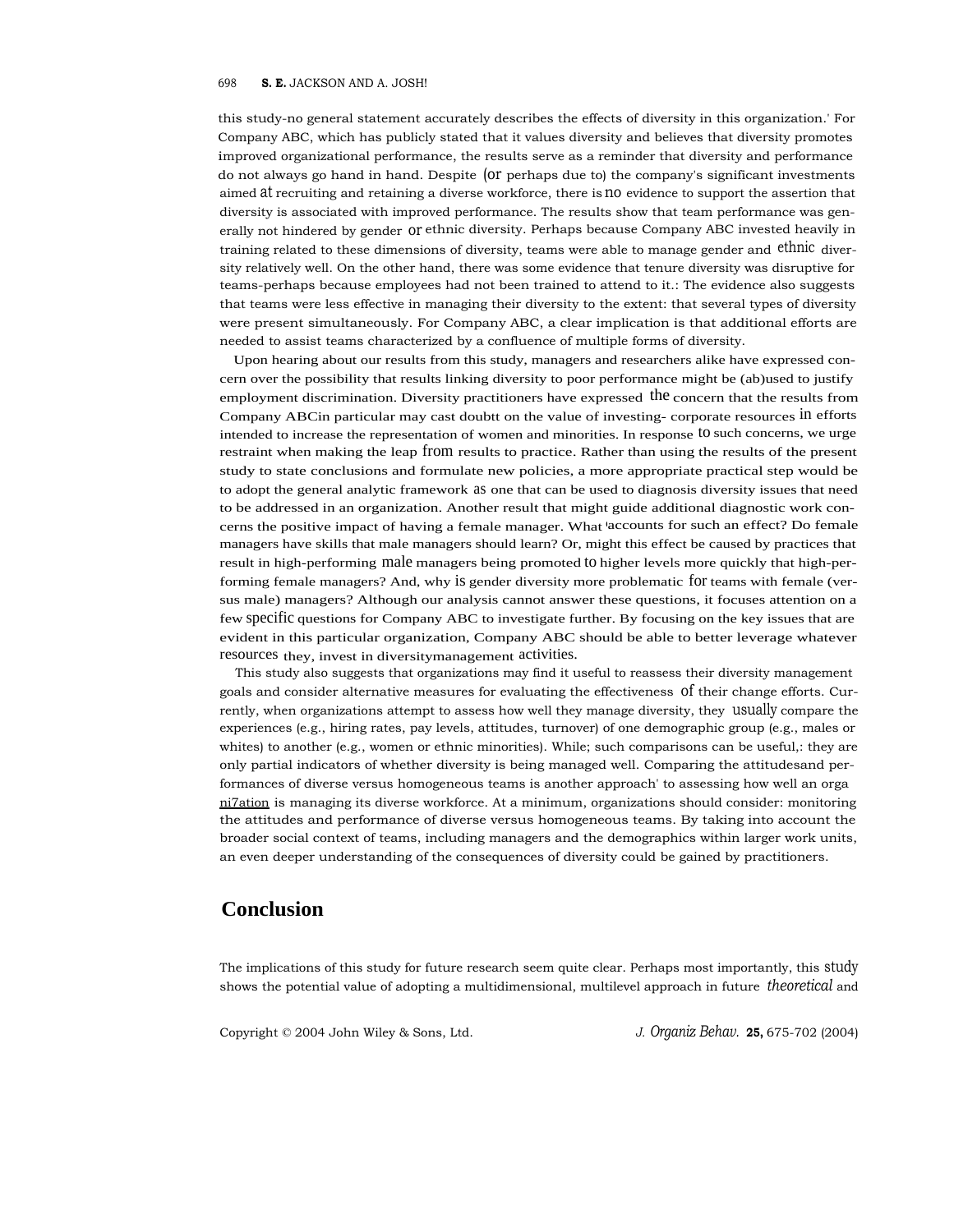empirical work. Just as situations can constrain or liberate individual tendencies, so too can situations constrain or liberate the functioning of diverse work teams. Although psychologists often emphasize the role of individual attitudes and behaviors as determinants of team dynamics, our results caution against this tendency to explain team-level phenomena by referring solely to individual-level constructs. A complete understanding of diversity dynamics is not likely to be forthcoming until we develop more complex theories that take into consideration the social context as well (e.g., see Jackson & Joshi, 2001).

# **Acknowledgements**

Funding for this research was provided by the Alfred P Sloan Foundation, the Society for Human Resource Management, and the BOLD Initiative. Portions of this article were presented in the Symposium titled `Workplace Diversity: Implications for Assessment, Perceptions and Performance', at the annual conference of the Society of Industrial and Organizational Psychology, Toronto, April 2002.

# **Author biographies**

**Susan E. Jackson** is Professor or Human Resource Management in the School of Management and Labor Relations at Rutgers University, where she also serves as Graduate Director for the Doctoral Program in Industrial Relations and Human Resources, and is a Research Fellow at GSBA-Zurich. Her research interests include human resource management in knowledge-based organizations, work team effectiveness, and workforce diversity.

**Aparna Joshi** received her doctorate from the School of Management and Labor Relations at Rutgers University. She is currently an Assistant Professor at the Institute of Labor and Industrial Relations at the University of Illinois. Her research interests include work team diversity, leadership in global teams, and team social capital.

# **References**

- Alagna, S., Reddy, D., & Collins, D. (1982). Perceptions of functioning in mixed-sex and male medical training groups. *Journal of Medical Education, 57,* 801-803.
- Alderfer, C. P. (1992). Changing race relations embedded in organizations: report on a long-term project with XYZ Corporation. In S. E. Jackson (Ed.), *Diversity in the workplace: Human resources initiatives (pp.* 138- 166). New York: Guilford Press.
- Ancona, D. G., & Caldwell, D. F. (1998). Rethinking team composition from the outside in. In D. Gruenfeld (Ed.), *Research on managing groups and teams (pp.* 21-37). Stamford, CT: JAI Press.
- Ashforth, B., & Mael, F. (1989). Social identity theory and the organization. *Academy of Management Review, 14,* 20-39.
- Bantel, K. A., & Jackson, S. E. (1989). Top management and innovation in banking: does the composition of the top team make a difference? *Strategic Management Journal, 10,* 107-124.
- Barsade, S., Ward, A., Turner, J., & Sonnenfeld, J. (2000). To your heart's content: a model of affective diversity in top management teams. *Administrative Science Quarterly, 45,* 802-836.

Copyright © 2004 John Wiley & Sons, Ltd.

*J. Organiz. Behav. 25,* 675-702 (2004)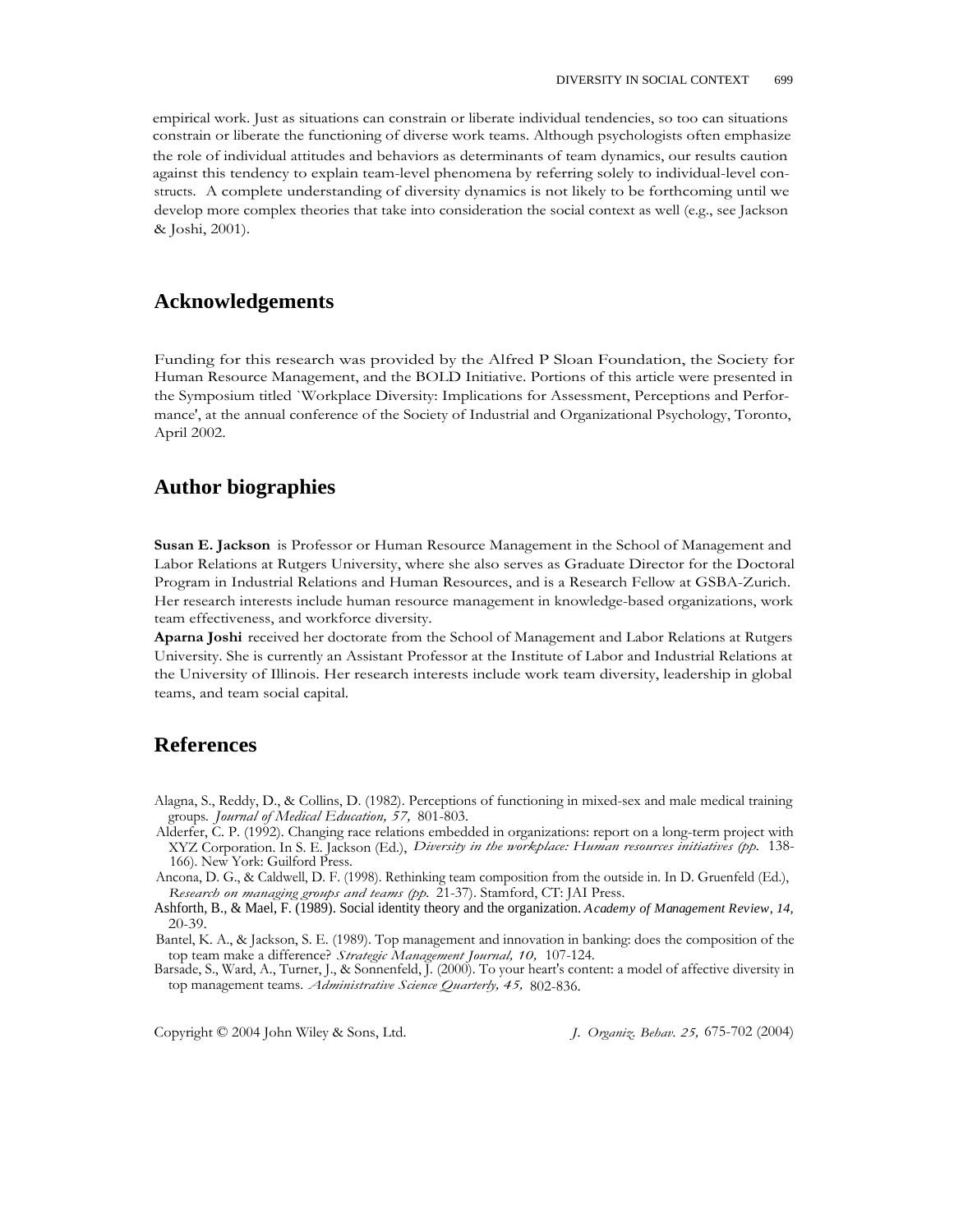- Bedeian, A. G., & Mossholder, K. W. (2000). On the use of the coefficient of variation as a measure of diversity. *Organizational Research Methods, 3,* 285-297.
- Bell, E. L. J., & Nkomo, S. M. (2001). *Our separate ways: Black and white women and the struggle for professional identity.* Boston, MA: Harvard Business School Press.
- Berger,-C. J., &;Cummings, L. L. (1979). Organizational structure, attitudes and behavior. In B. M.-Staw (Ed.), *Research in organizational behavior (Vol. 1, pp.* 169-208). Greenwich, CT: JAI Press.
- Blalock, H. M. Jr (1967). *Toward a theory of minority group relations.* New York: Wiley.
- Bottger, P C., & Yetton, P. W. (1988). An integration of process and decision-scheme explanations of group problem-solving performance. *Organizational Behavior and Human Decision Processes, 42,* 234-249.
- Brass, D. J. (1984). Being in the right place: a structural analysis of individual influence in organization. *Administrative Science Quarterly, 29,* 518-539.
- Brewer, M. B. (1979). In-group bias in the minimal intergroup situation: a cognitive-motivational analysis. *Psychological Bulletin, 86,* 307-324.
- Brewer, M. B. (1991). The social self: on being the same and different at the same tim . *Personality and Social Psychology Bulletin, 17,* 475-482.
- Brickson, S. (2000). The impact of identity orientation: individual and organizational outcomes in demographically diverse settings. *Academy of Management' Review, 25, 82-101.*
- Burt, R. S. (1982). *Toward a structural theory of action.* San Diego, CA: Academic' Press.
- Carpenter, M. (2002). The implications of strategy and social context for the relationship between top management team heterogeneity and firm, performance. *Strategic Management Journal, 23, 275-284.,*
- Cox, T. (1993). *Cultural diversity* in *organizations: Theory, research and practice.* San Francisco: Berrett-Koehler.
- Duchon, D., Greeen, S. G., & Taber, T. D. (1986). Vertical dyad linkage: a longitudinal assessment of antecedents, measures, and consequences. *Journal of Applied Psychology, 71,* 56-60.
- Ely, R. J., & Thomas, D. A. (2001). Cultural diversity at work: the moderating effects of diversity perspectives on work group processes and outcomes. *Administrative Science Quarterly, 46,* 229-273.
- Filley, A. C., House, R. J., & Kerr, S. (1976). *Managerial process and organizational behavior.* Glenview, IL: Scott Foresman.
- Frable, D. (1997). Gender, racial, ethnic, sexual, and class identities. *Annual ReviewofPsychology, 48,* 136-162.
- Friedman, R. A., & Krackhardt, D. (1997). Social capital and career mobility: a structural theory of, lower returns to education for Asian employees. *Journal ofApplied Behavioral Science, 33,* 316-334.
- Grensing-Pophal, L. (2002). Reaching for [diversity.](http://diversity.HR) *[HR](http://diversity.HR) Magazine,* May, 53-56.
- Hambrick, D. C., &Mason, P. A. (1984). Upper echelons: the organization as a, reflection of its top managers. *Academy of Management Review, 9,* 193-206.
- Hambrick, D. C., Cho, T. S., & Chen, M. (1996).' The influence of top management team heterogeneity on firms' competitive moves. *Administrative Science Quarterly, 41,* 659-684.
- Harrison, D. A., Price, K. H., & Bell, M. P. (1998). Beyond relational demography: time and the effects of surfaceand deep-level diversity on work group cohesion. *Academy of Management Journal, 41,* 96-107.
- Heilman, M. E., McCullough, W. F., & Gilbert, D. (1996). The other side of affirmative action: reactions of nonbeneficiaries to sex-based preferential selection. *Journal of Applied Psychology, 81,* 346-357.
- Hoffman, E. (1979). Applying experiential research on group problem solving to organizations. *Journal of Applied Behavioral Science, 15,* 375-391.
- Hoffman, E. (1985). The effect of race-ratio composition on the frequency of organizational communication. *Social Psychology Quarterly, 48,* 17-26.
- Hofmann, D., Griffin, M., & Gavin, M. (2000). The application of hierarchical linear modeling to organizational research. In K. Klein, & S. Kozlowski (Eds.), *Multilevel theory, research, and methods in organizations (pp.* 423-468). San Francisco, CA: Jossey-Bass.
- Hom, P., Manz, C., & Millikin, J. (1998). *When self-managing work teams work How self management and demographic diversity influence team effectiveness.* Paper presented at the Academy of Management Meetings, San Diego, CA.
- House, R. J., Rousseau, D. M., & Thomas-Hunt, M. (1995). The meso paradigm: a framework for the integration of micro and macro organizational behavior. In L. L. Cummings, & B. Staw (Eds.), *Research in organizational behavior (Vol.* 17, pp. 71-114). Greenwich, CT: JAI Press.
- Ibarra, H., & Smith-Lovin, L. (1997). New directions in social network research on gender and organizational careers. In C. L. Cooper, & S. E. Jackson (Eds.), *Creating tomorrow's organizations: A handbook for future research in organizational behavior (pp.* 359-384). New York: Wiley.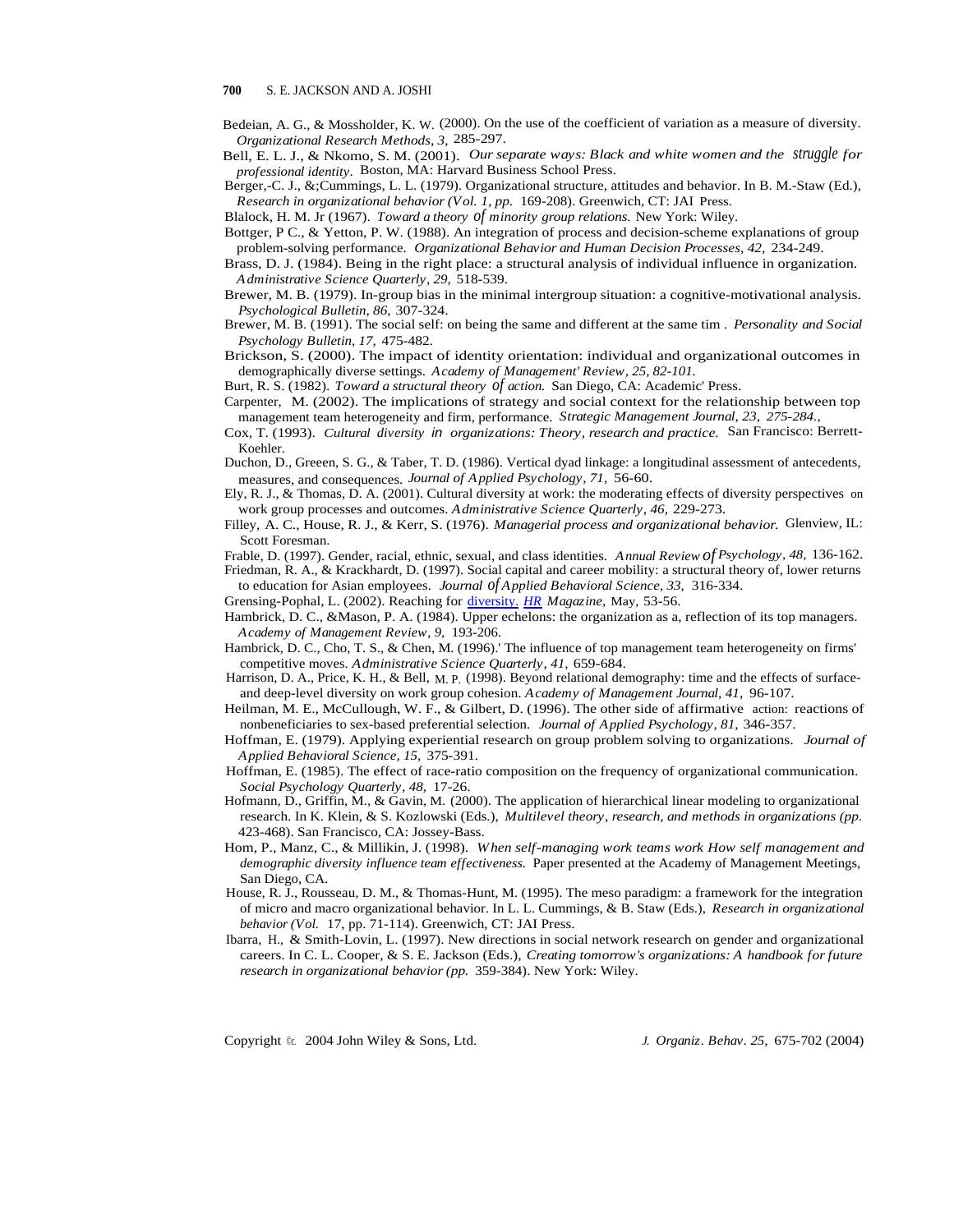- Jackson, S. E. (1992). Consequences of group composition for the interpersonal dynamics of strategic issue processing. In P. Shrivastava, A. Huff, & J. E. Dutton (Eds.), *Advances in strategic management (Vol. 8, pp.* 345-382). Greenwich, CT: JAI Press.
- Jackson, S. E., & Joshi, A. (2001). Research on domestic and international diversity in organizations: a merger that works? In N. Anderson, D. Ones, H. Sinangil, & C. Visweswaran (Eds.), *Handbook of industrial, work and organizational psychology* (Vol. 2, pp. 206-231). Sage: London.
- Jackson, S. E., Joshi, A., & Erhardt, N. L. (2003). Recent research on team and organizational diversity: SWOT analysis and implications. *Journal of Management,* Winter.
- Jackson, S. E., May, K. E., & Whitney, K. (1995). Under the dynamics of diversity in decision-making teams. In R. A. Guzzo, & E. Salas (Eds.), *Team effectiveness and decision making in organizations (pp.* 204-261). San Francisco, CA: Jossey-Bass.
- Jehn. K. A., Northcraft, G. B., & Neale, M. A. (1999). Why differences make a difference: a field study of diversity, conflict, and performance in workgroups. *Administrative Science Quarterly, 44,* 741-763.
- Johns, G. (2001). In praise of context. *Journal of Organizational Behavior; 22,* 31-42.
- Joshi, A. (2004). The influence of organizational demography on the external networking behavior of teams. *Academy of Management Review,* in press.
- Joshi, A., & Jackson, S. E. (2003). Managing workforce diversity to enhance cooperation in organizations. In M. A. West, D. Tjosvold, & K. Smith (Eds.), *International handbook of organizational teamwork and cooperative working (pp.* 277-296). New York: Wiley.
- Kilduff, M., Angelmar, R., & Mehra, A. (2000). Top management-team diversity and firm performance: examining the role of cognitions. *Organization Science, 11,* 21-34.
- Kirchmeyer, C. (1995). Demographic similarity to the work group: a longitudinal study of managers at the early career stage. *Journal of Organizational Behavior, 16,* 67-83.
- Kirkman, B., Tesluk, P., & Rosen, B. (2000). *The impact of race heterogeneity and team leader-team member demographic fit on team empowerment and effectiveness.* Paper presented at the 15th annual meeting of the Society of Industrial and Organizational Psychology, New Orleans, LA.
- Kochan, T., Bezrukova, K., Ely, R., Jackson, S. E., Joshi, A., Jehn, K. E., Leonard, D., Levine, D., & Thomas, D. (2003). The effects of diversity on business performance: report of a feasibility study of the Diversity Research Network. *Human Resource Management, 42,* 3-22.
- Kozlowski, S. W. J., & Klein, K. J. (2000). A multilevel approach to theory and research in organizations: contextual, temporal, and emergent processes. In S. W. J. Kozlowski, & K. J. Klein (Eds.), Multilevel theory, *research and methods in organizations (pp.* 3-90). San Francisco: Jossey-Bass.
- Larwood, L., & Blackmore, J. (1978). Sex discrimination in managerial selection: testing predictions of the vertical dyad linkage model. *Sex Roles, 4,* 359-367.
- Lau, D. C., & Murnighan, J. K. (1998). Demographic diversity and faultlines: the compositional dynamics of organizational groups. *Academy, of Management Review, 23,* 325-340.
- Liden, R. C. (1985). Female perceptions of female and male managerial behavior. Sex Roles, 12, 421-432.
- Lincoln, J. R., & Miller, J. (1979). Work and friendship ties in organizations: a comparative analysis of relational networks. *Administrative Science Quarterly, 24,* 181-199.
- Lindeman, M., & Sundvik, L. (1993). Evaluative bias and self-enhancement among gender groups. European *Journal of Social Ps vcholog~;* 25, 269-280.
- Mangaliso. M. P.. & Nkomo, S. M. (2001). Eskom's Chairman Reuel Khoza on the transformation of South African business. *Academy of Management Executive, 5(3),* 8-15.
- Mayo, M. C., Meindl, J. R., & Pastor, J.-C. (1996). The cost of leading diversity: effects of group diversity on leaders' perceptions. In M. N. Ruderman, M. W. Hughes-James, & S. E. Jackson (Eds.), Selection research on *team diversity (pp.* 9-32). Washington, DC: American Psychological Association and Center for Creative Leadership.
- McGuire, W., McGuire, C., Child, P., & Fujioka, T. (1978). Salience of ethnicity in the spontaneous self-concept as a function of one's ethnic distinctiveness in the social environment. *Journal of Personality and Social Psychology, 36,* 511-520.
- McLeod, P. L., Lobel, S. A., & Cox, T. H. (1996). Ethnic diversity and creativity in small groups. Small Group *Research,* 27. 248-264.
- Mehra, A., Kilduff, M., & Brass, D. (1998). At the margins: a distinctiveness approach to social identity and social networks of underrepresented groups. *Academy of Management Journal, 41,* 441-1152.
- Millikin, F. J., & Martins, L. L. (1996). Searching for common threads: understanding the multiple effects of diversity in organizational groups. *Academy of Management Review;* 21, 402-433.

Copyright, c 2004 John Wiley & Sons. Ltd.

J. Organic. Behav. 25, 675-702 (2004)